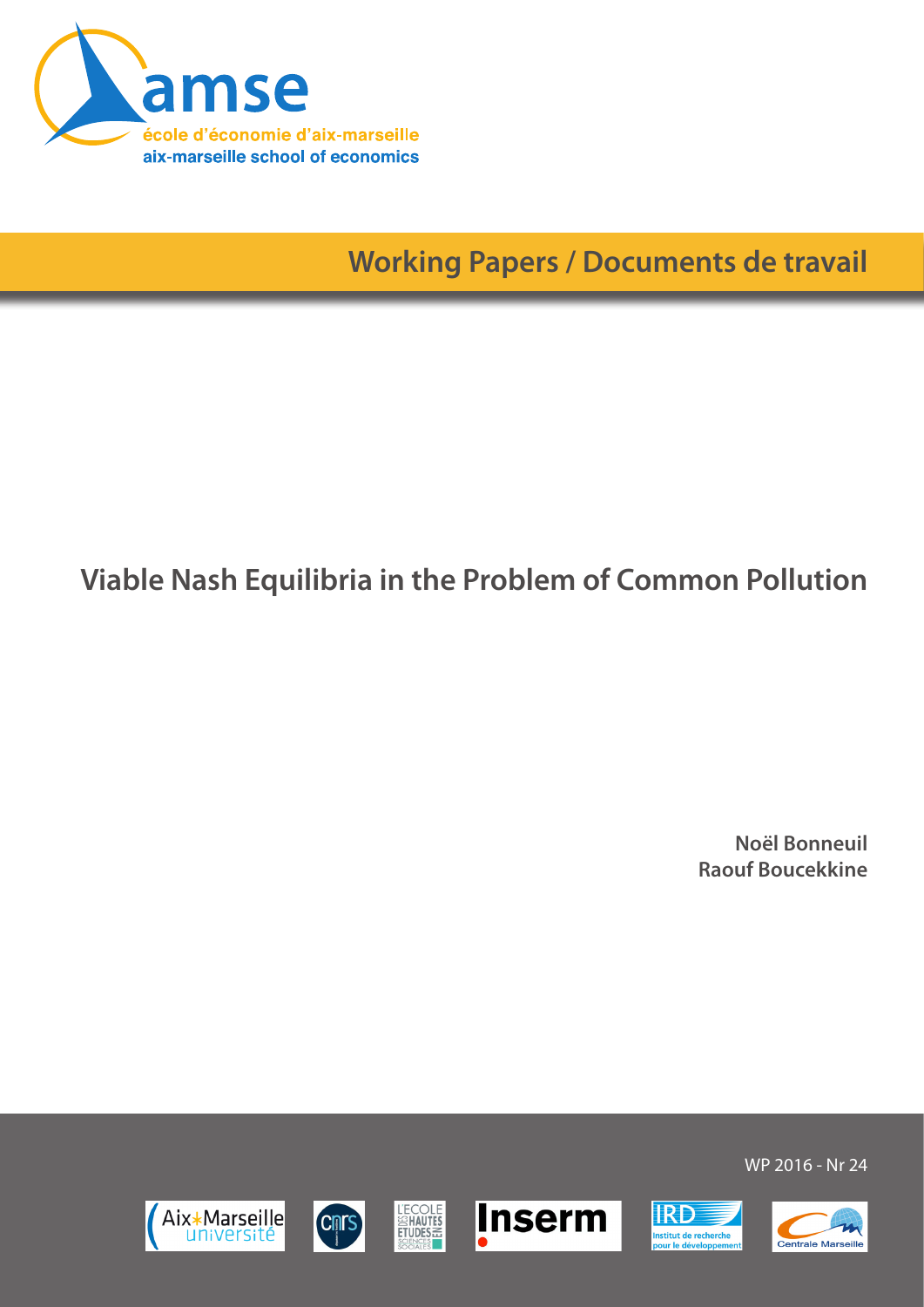# Viable Nash Equilibria in the Problem of Common Pollution

Noël BONNEUIL<sup>\*</sup>

Institut national d'études démographiques,

and  $\acute{E}cole$  des hautes études en sciences sociales

Raouf BOUCEKKINE†

Université d'Aix-Marseille

(Aix-Marseille School of Economics),

Cnrs and Éhess, France,

senior member, Institut universitaire de France

June 2016

#### Abstract

Two countries produce goods and are penalized by the common pol-

<sup>∗</sup>bonneuil@ined.fr

<sup>†</sup> raouf.BOUCEKKINE@univ-amu.fr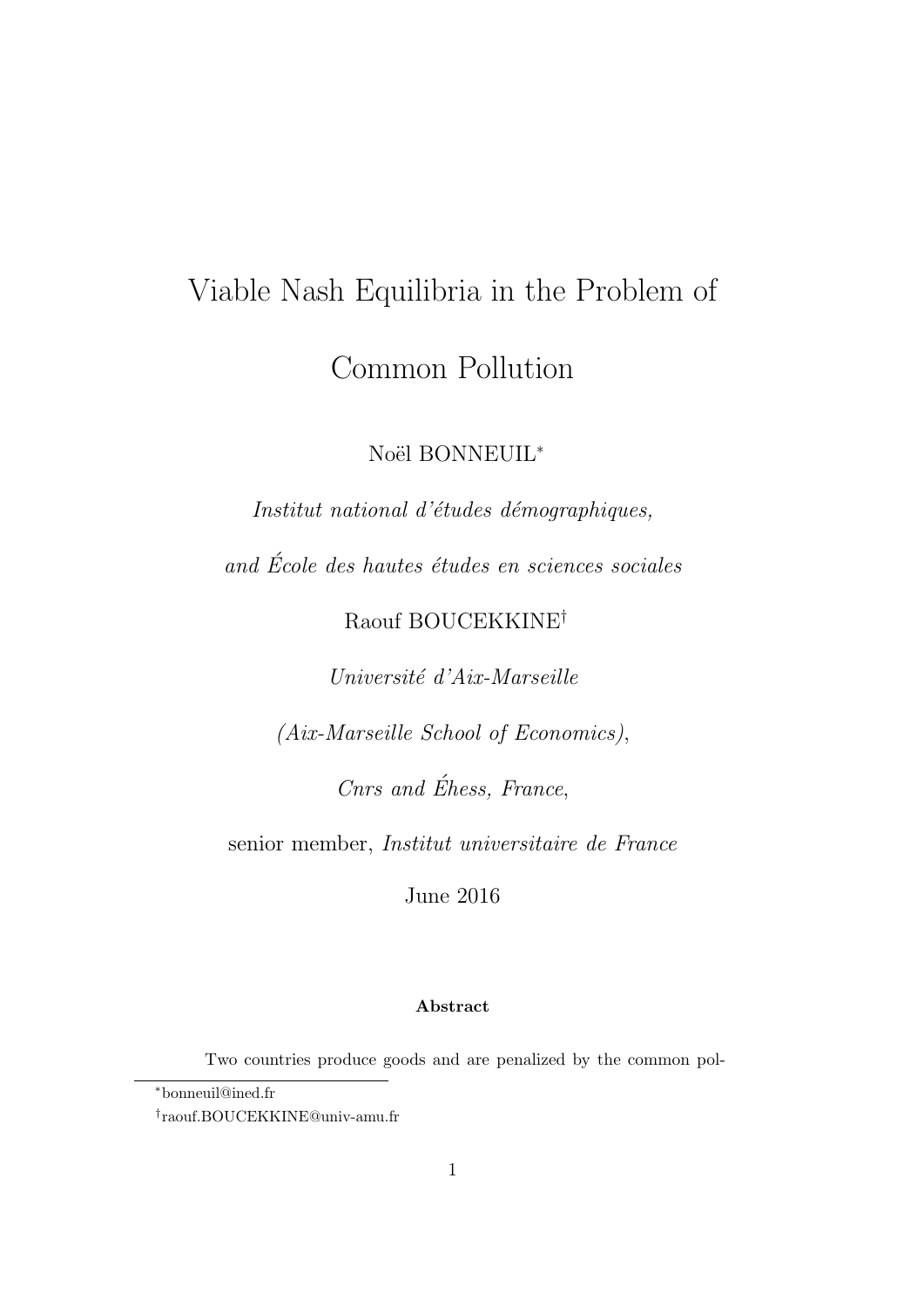lution they generate. Each country maximizes an inter-temporal utility criterion, taking account of the pollution stock to which both contribute. The dynamic is in continuous time with possible sudden switches to less polluting technologies. The set of Nash equilibria, for which solutions also remain in the set of constraints, is the intersection of two manifolds in a certain state space. At the Nash equilibrium, the choices of the two countries are interdependent: different productivity levels after switching lead the more productive country to hasten and the less productive to delay the switch. In the absence of cooperation, efforts by one country to pollute less motivate the other to pollute more, or encourage the country that will be cleaner or less productive country after switching to delay its transition.

Key words: Pollution, dynamic game, Nash, viability theory.

AMS classification: 49M30, 49K30, 91B06, 91B5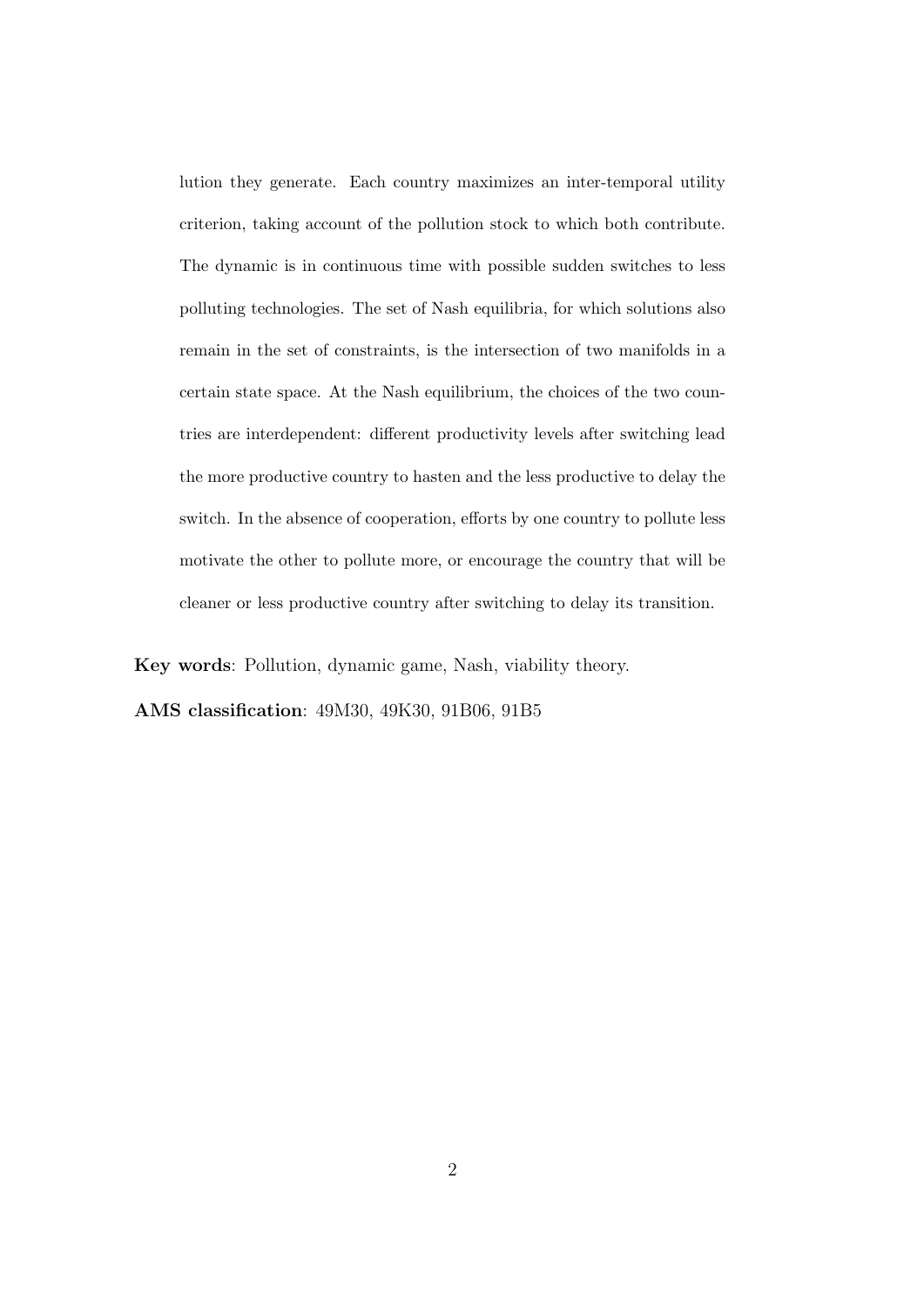### 1 Introduction

The economics of the commons (Hardin, 1968, 1994, 2008) with two noncooperating countries sharing a common pollution may lead to Nash equilibria. The complexity of the dynamic usually makes it hard to find an analytic solution, and this holds even more so when trajectories have to remain within constraints and when the continuous dynamic can be reset by impulses on state variables.

Taking the production function linear in input and the input as a control variable, Boucekkine, Krawczyck, and Vallée (2011) proved the existence of a Nash equilibrium, where each player chooses the technology without regard for the other's choice. Here, we consider a Cobb-Douglas production function and the input as a state variable governed by a differential equation. This precludes finding analytic solutions, but we can deal with non-linearities and with the switching times from the more to the less polluting regime. Our solution is numerical and the procedure can be used whenever looking for Nash equilibria between two rivals.

Our solution to the problem of the commons innovates by exploiting the properties of *capture-viability kernels*. The capture-viability kernel of a closed set  $K$ with closed target  $\Omega$  under a set-valued dynamic F is the set of all initial states from which there exists at least one solution remaining in K and reaching  $\Omega$  at a given time horizon, possibly infinite. Such initial states are called viable. Our innovation is to show that a state is a viable Nash equilibrium if and only if it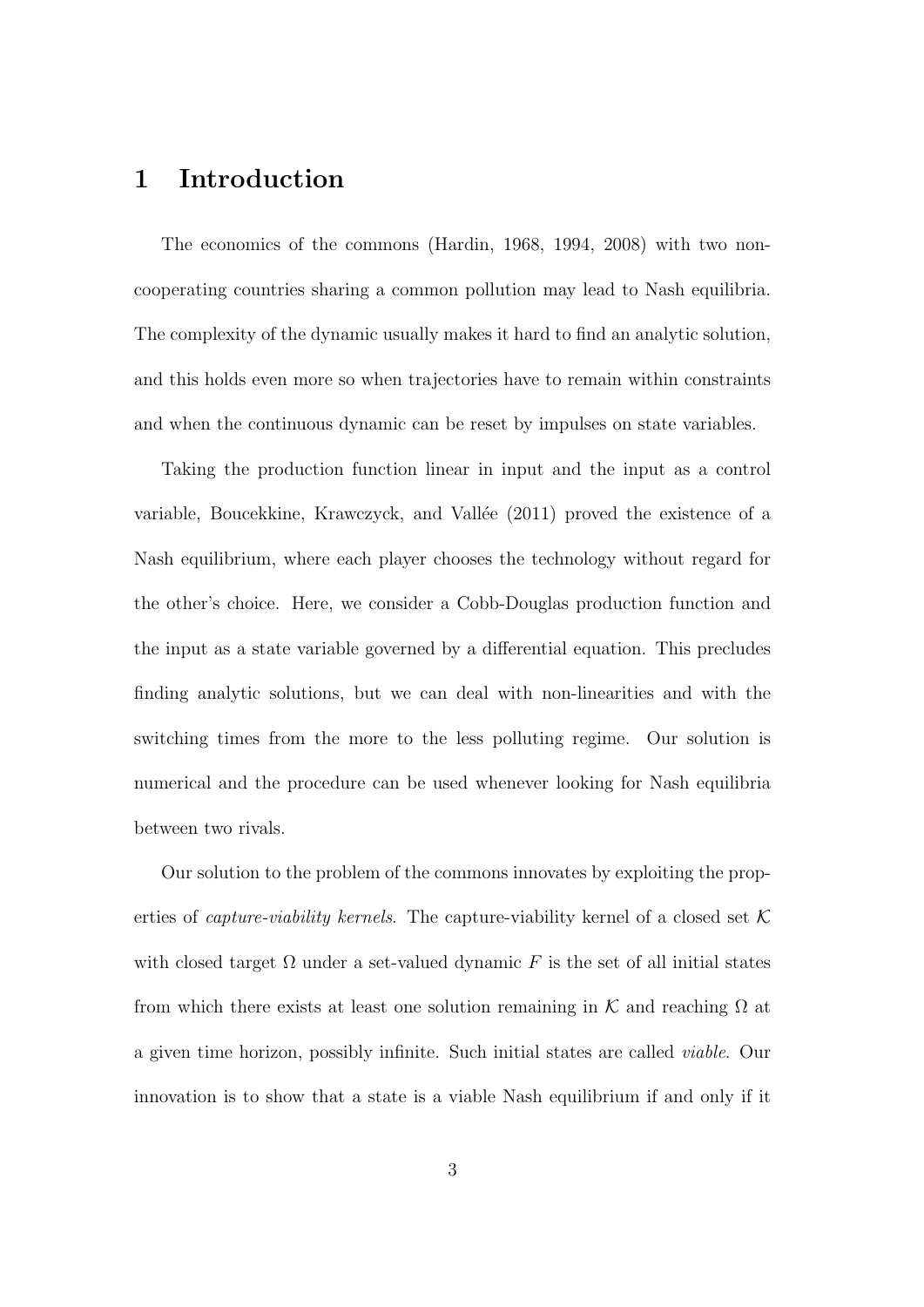is located at the intersection of certain boundaries of two capture-viability kernels. Fulton (1997), Sarkar, Gupta, and Pal (1998), and Agata (2010) proposed geometric solutions of Cournot oligopoly, but not in the framework of optimal control.

The solution by capture-viability kernels yields all valuation functions without solving the first-order Pontryagin necessary conditions for each set of initial conditions, without even solving any differential equation (Bonneuil and Boucekkine, 2014, 2016). State constraints are inherently taken into account, while they must be treated one by one in Pontryagin's or Hamilton-Jacobi-Bellman's methods, with the additional requirement to verify sufficient conditions, in the sense of Arrow's theorem (Kamien and Schwartz, 1991).

In dynamic programming, functional relationships often have to be assumed in order to derive the optimal feedback rules. This kind of assumption is not necessary here, which opens the way to searching for possible a posteriori relationships between controls and state variables at Nash equilibria, as well as a posteriori dependence between the two players.

We show that different productivity levels after the switch to a cleaner technology gives the more productive country a lead in the valuation function: this country hastens, and the less productive country delays, making the switch.

We reveal the non-corner solutions of the game: at Nash equilibrium, the players are not assumed to be selfish as in Boucekkine, Krawczyck, and Vallée  $(2011)$ . Our consideration of non-linearities, through the Cobb-Douglas production func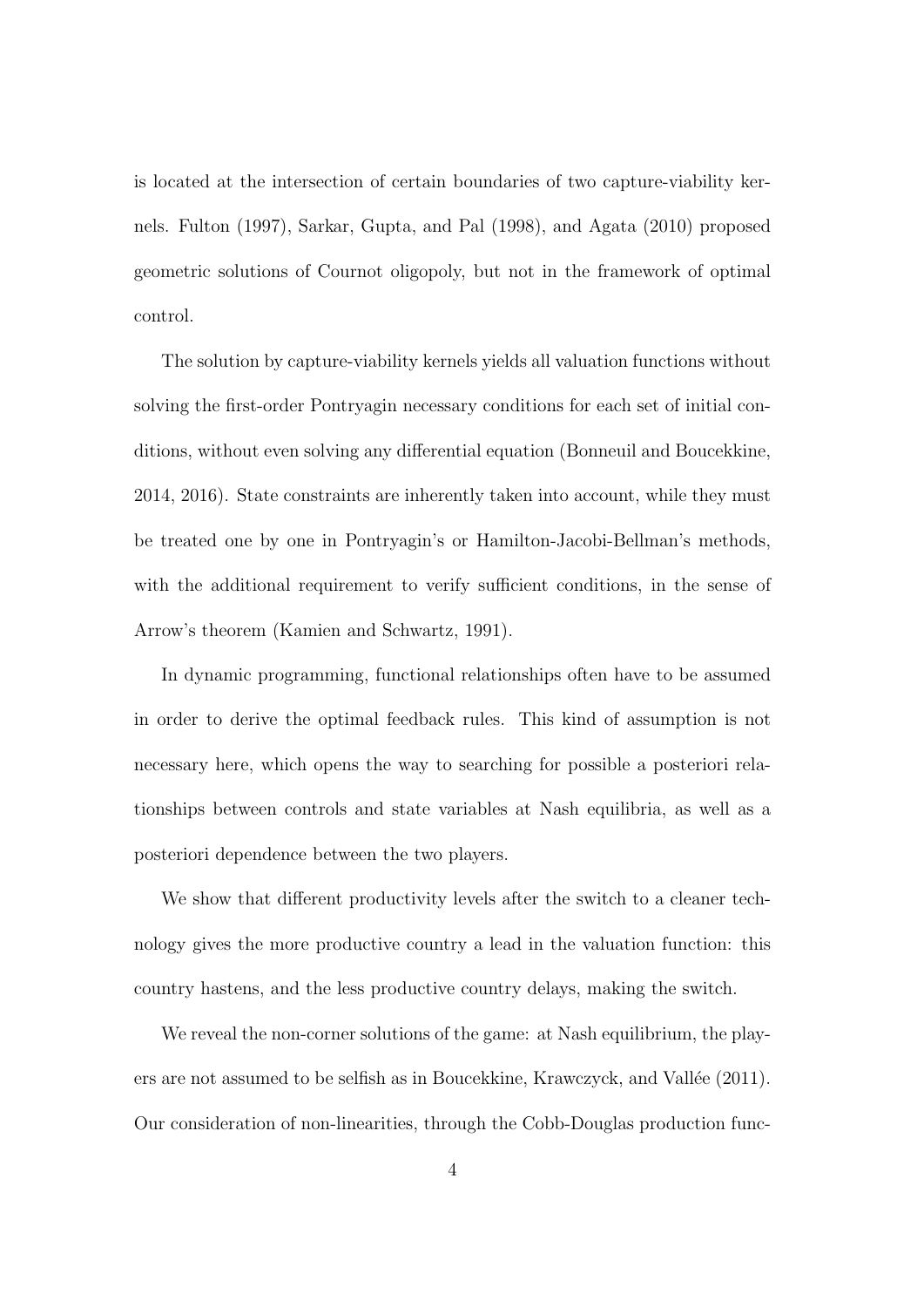tions, enriches the problem and leads to a more differentiated set of equilibria. The problem has infinite time horizon support. We solve it by finite time horizon approximation, which Bonneuil (2012) proved to be convergent. Because we deal with non-linearities, our solution, based on Bonneuil (2006)'s algorithm, is numerical.

After presenting the problem of common pollution (section 2) and viability theory (section 3.1), we explain how to infer Nash equilibria from capture-viability kernels (section 3.2). Numerical solving is achieved with the viability algorithm (section 4.1), which we use to consider three exemplary cases (section 4.2): same response from each country in terms of productivity and reducing pollution to the introduction of a cleaner technology; same productivity but different levels of pollution reduction, and different productivity levels with similar effect on pollution. We determine the Nash equilibria (section 4.3).

# 2 The problem

Two non-cooperating countries called 1 and 2 produce goods, generating a pollution equally detrimental to both countries. They do not trade in goods. Each country  $j = 1, 2$  has consumption  $C^{(j)}$  and capital  $K^{(j)}$ , with common capital share  $\nu$  in the production function  $A^{(j)}(K^{(j)})^{\nu}$ . It uses a technology with progress level  $A^{(j)}$  and marginal contribution to pollution  $\alpha^{(j)}$ . It has the possibility, at a date  $t^{(j)}$  that it chooses, to switch from a technology characterized by  $A^{(j)} =$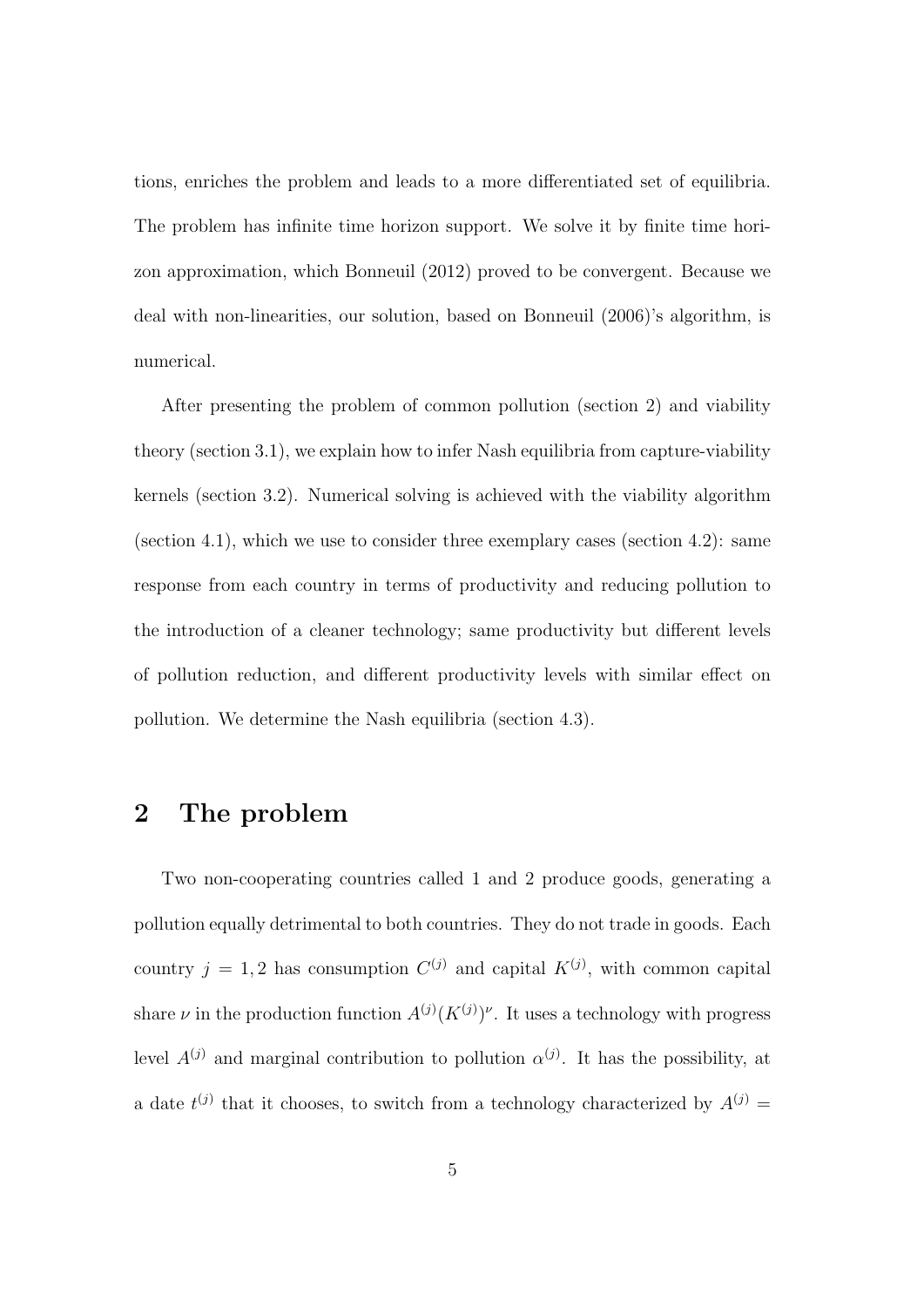$A_1^{(j)}$  $\alpha^{(j)}$  and  $\alpha^{(j)} = \alpha_1^{(j)}$  $_1^{(j)}$  to a less polluting technology characterized by  $A_2^{(j)}$  $2^{(j)}$  and marginal contribution to pollution  $\alpha_2^{(j)}$  $2^{\prime\prime}$ . Pollution comes from both countries and is proportional to production.

Country  $j = 1, 2$  solves the program:

$$
\max_{C^{(j)}, t^{(j)}} \int_0^\infty U(C^{(j)}(t), P(t)) e^{-\rho t} \, dt,\tag{1}
$$

where U is the utility function and  $\rho$  the discount rate, under the continuous-time dynamic:

$$
\begin{cases}\nK^{(j)'}(t) = A^{(j)}(t)(K^{(j)}(t))^{\nu} - C^{(j)}(t) - \delta_K K^{(j)}(t) \\
P'(t) = \sum_{i=1}^{2} \alpha^{(i)}(t) A^{(i)}(t)(K^{(i)}(t))^{\nu} - \delta_P P(t) \\
A^{(j)'}(t) = 0 \\
\alpha^{(j)'}(t) = 0 \\
A^{(j)}(0) = A_1^{(j)}, \ \alpha^{(j)}(0) = \alpha_1^{(j)}, \ K^{(j)}(0) = K_0^{(j)}, P(0) = P_0, \quad j = 1, 2,\n\end{cases}
$$
\n(2)

and the impulse (or discrete-time part) at  $t^{(j)}$ ,  $j = 1, 2$ :

$$
\begin{cases}\nK^{(j)^{+}} = K^{(j)^{-}} \\
P^{+} = P^{-} \\
A^{(j)^{+}} = A^{(j)^{-}} + A^{(j)}_{2} - A^{(j)}_{1} \\
\alpha^{(j)^{+}} = \alpha^{(j)^{-}} + \alpha^{(j)}_{2} - \alpha^{(j)}_{1}, \ j = 1, 2.\n\end{cases}
$$
\n(3)

We use the conventional utility function (Boucekkine et al., 2011):

$$
U^{(j)}(C, P) = \ln(C) - \beta^{(j)}P,\tag{4}
$$

where  $\beta^{(j)}$  is a country-specific parameter,  $j = 1, 2$ . The controls are  $t^{(1)}$ ,  $t^{(2)}$ ,  $C^{(1)}$ , and  $C^{(2)}$ , and the state variables  $K^{(1)}$ ,  $K^{(2)}$ ,  $P$ ,  $A^{(1)}$ ,  $A^{(2)}$ ,  $\alpha^{(1)}$ , and  $\alpha^{(2)}$ .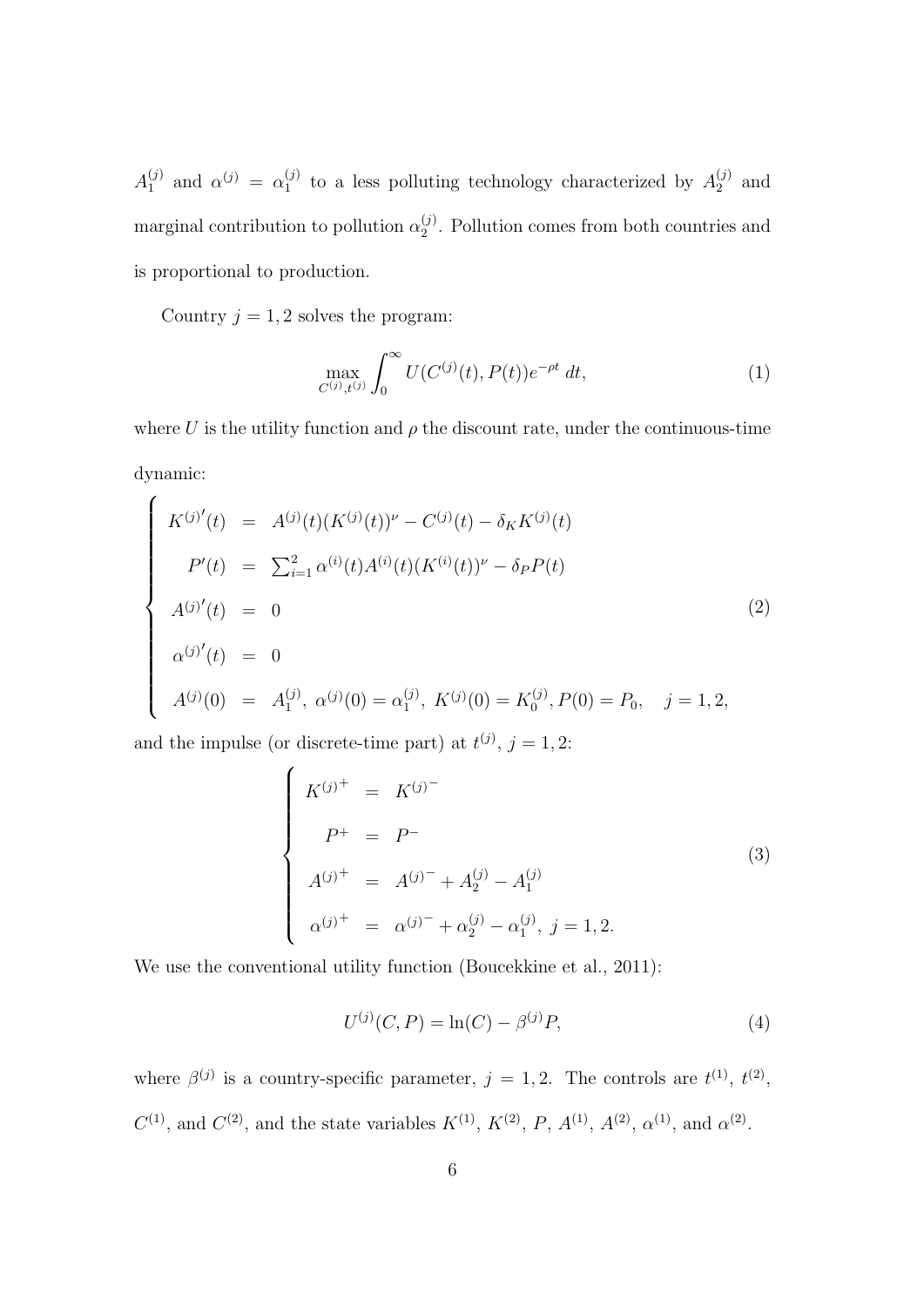System {2, 3} constitutes a differential system in continuous-discrete time, also called hybrid dynamic (Bensoussan and Menaldi, 1997) under the constraints

$$
\mathcal{K} := \{ K^{(1)} \ge K_{\min}^{(1)}, K^{(2)} \ge K_{\min}^{(2)}, P \ge 0, A^{(1)} \ge A_{\min}^{(1)}, A^{(2)} \ge A_{\min}^{(2)}, \alpha^{(1)} \ge \alpha_{\min}^{(1)},
$$
  

$$
\alpha^{(2)} \ge \alpha_{\min}^{(2)} \} = \mathbb{R}^{+7}.
$$
  
(5)

Nash equilibria are obtained when country 1 maximizes its inter-temporal utility, that is, solves (1) with  $j = 1$ , considering that country 2 does the same, that is, solves (1) with  $j = 2$ .

# 3 Method: Capture-Viability, Optimization, Algorithm

#### 3.1 Impulse Dynamical Systems and Capture-Viability

An impulse differential inclusion  $(F, R)$  consists in a continuous-time setvalued map  $F: X \to X$ :

$$
x' \in F(x) = \{ f(x, u, v), u \in V_u(x), v \in V_v(x) \},\tag{6}
$$

where f is a function such that  $F$  satisfies the regularity properties  $(3.1)$  stated below and  $V_u(x)$  and  $V_v(x)$  are closed sets, and a discrete-time reset map R :  $X \to X$ , giving a successor state

$$
x^{i+1} \in R(x^i) \tag{7}
$$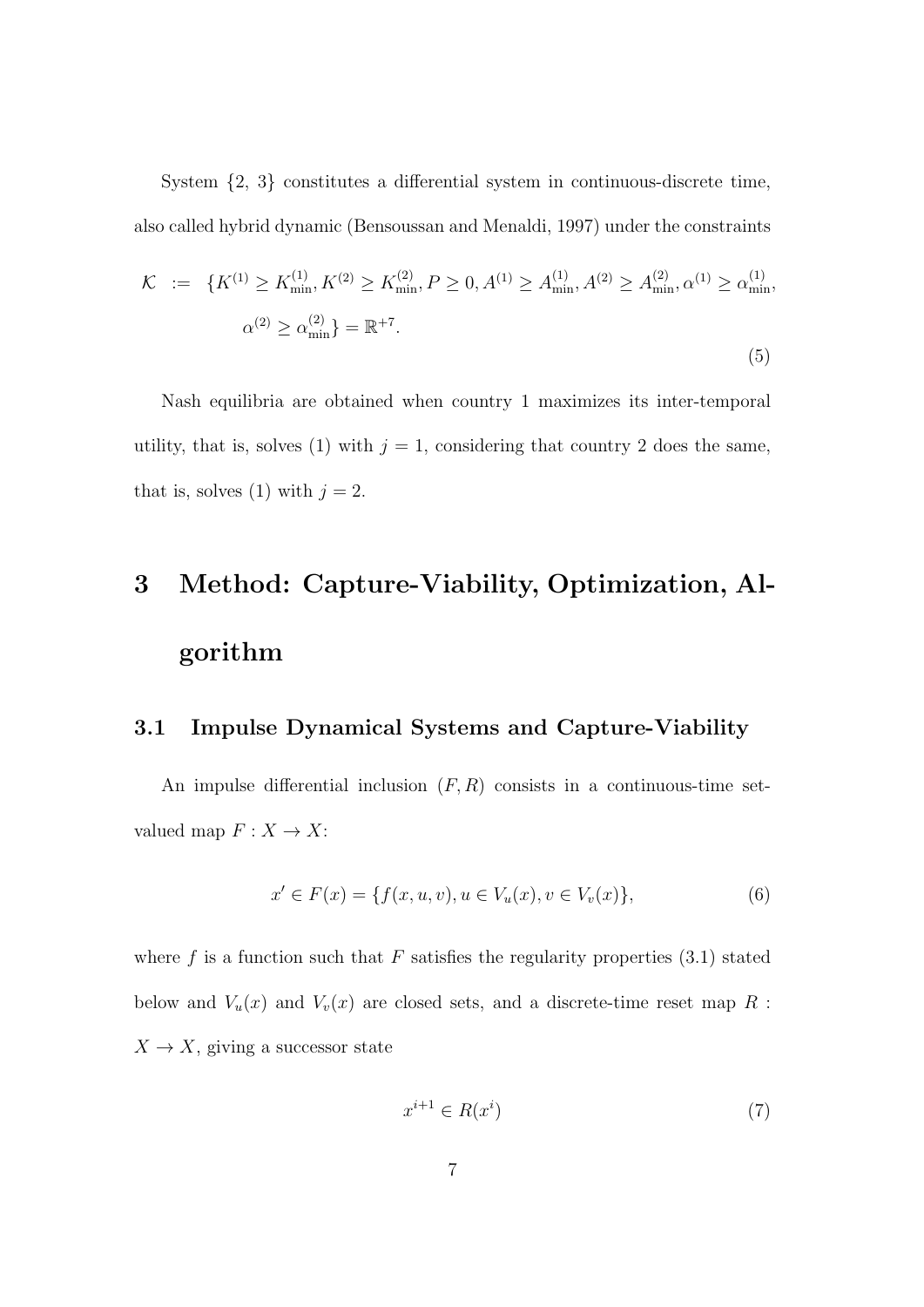to the state  $x^i$  at control impulse time  $t_i$ .

For  $K \subset \mathbb{R}^m$  a closed set, the problem of capture-viability is to delineate all states  $x_0 \in \mathcal{K}$  from which there exists at least one trajectory under the dynamic  $(F, R)$  remaining in K until a given time horizon T and hitting a closed subset  $\Omega \subset \mathcal{K}$  in finite time. Such states are said to be *viable* in  $\mathcal{K}$  under  $(F, R)$  with target  $\Omega$ . Aubin (1991) states that, when the Marchaud assumptions:

#### Hypothesis 3.1.

- $(i)$  F is upper semi-continuous with non empty compact, convex values,
- (ii)  $\exists c \in \mathbb{R}$  such that  $\sup_{y \in F(x)} ||y|| < c(||x|| +1),$
- (iii) R is upper semi-continuous with compact domain and compact values (8)

hold true, then there exists a maximal set of viable states —called *capture-viability* kernel— containing all sets of viable states. The hybrid capture-viability kernel of K under the hybrid dynamic  $(F, R)$  is denoted  $\text{Viab}_{(F,R)}(\mathcal{K}, \Omega)$ .

 $S_F(x_0, v(\cdot))$  is the set of absolutely continuous solutions to (6) starting from  $x_0$ , and for any subset X of  $\mathbb{R}^m$ ,  $S_F(X, v(\cdot)) := \bigcup_{x_0 \in X} S_F(x_0, v(\cdot))$ . The scalar product is denoted by  $\lt$ ,  $>$ .

**Definition 3.2.** Consider set-valued maps  $F : \mathbb{R}^m \mapsto \mathbb{R}^m$  and  $R : \mathbb{R}^m \mapsto \mathbb{R}^m$ satisfying Assumptions 3.1.

• For a continuous-time system described by the differential inclusion  $x' \in$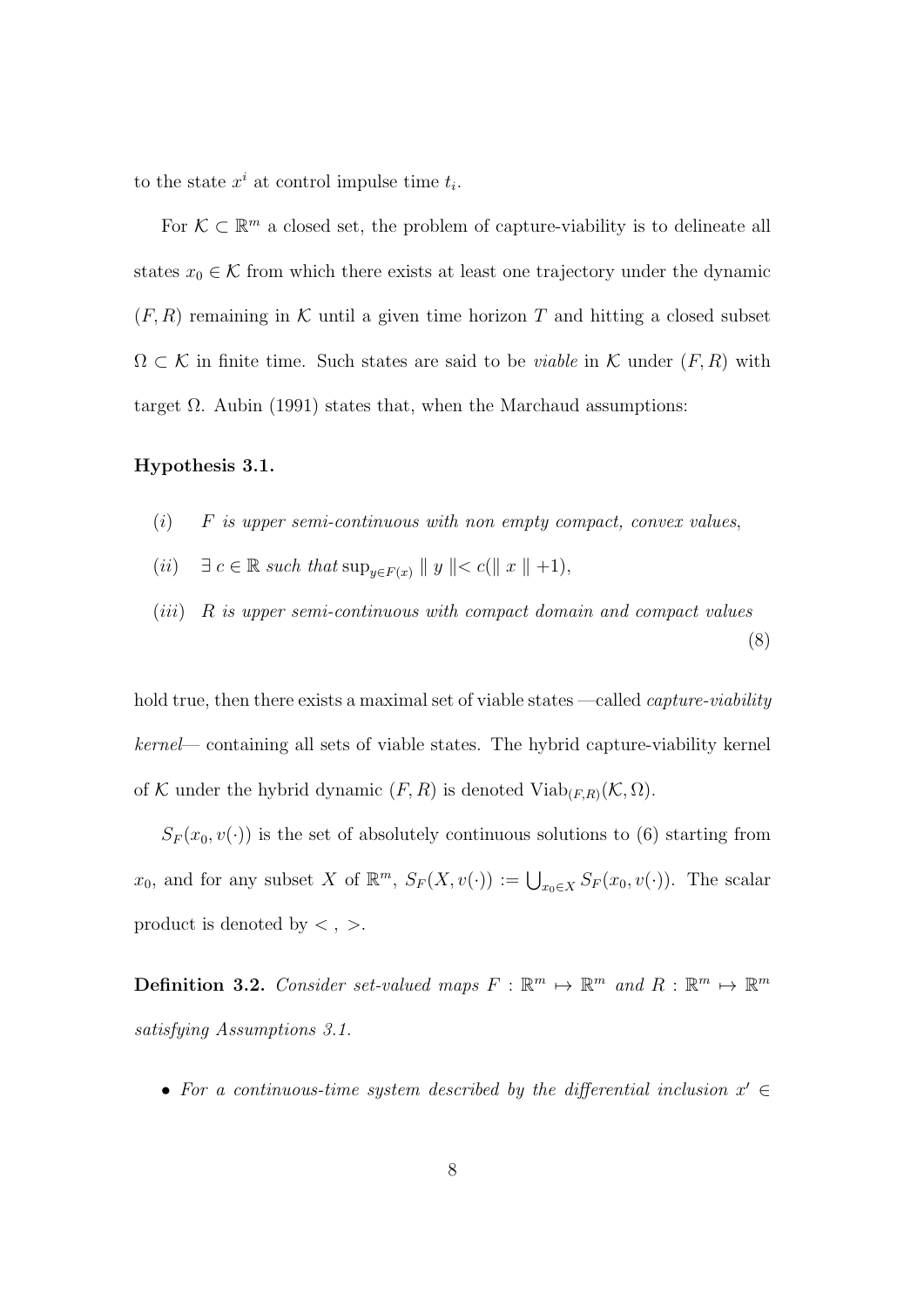$F(x)$ , K is a viability domain with target  $\Omega$  under F if and only if

$$
\forall x \in \mathcal{K} \setminus \Omega, \ \forall y \in NP_{\mathcal{K}}(x), \ \exists y \in F(x), \langle y, y \rangle \le 0, \tag{9}
$$

where  $NP_{\mathcal{K}}(x)$  is the normal cone to  $\mathcal K$  in x. If  $\mathcal K$  is not a viability domain with target, there exists a largest closed capture-viability domain contained in K denoted by Capt<sub>F</sub> $(K, \Omega)$  and called the capture-viability kernel of K with target  $\Omega$ . It is the largest closed set of initial conditions in K from which there exists at least one trajectory viable in  $K$  with target  $\Omega$ .

• For an impulse system  $(F, R)$ ,  $K$  is an impulse capture-viability domain with target  $\Omega$  under  $(F, R)$  if and only if it is a viability domain with target  $(\Omega \cup R^{-1}(\mathcal{K} \cup \Omega))$  under F, namely

$$
\forall x \in \mathcal{K} \setminus (\Omega \cup R^{-1}(\mathcal{K} \cup \Omega)), \ \forall y \in NP_{\mathcal{K}}(x), \ \exists y \in F(x), \langle y, y \rangle \le 0. \tag{10}
$$

If  $K$  is not an impulse capture-viability domain with target, there exists a largest closed impulse capture-viability domain contained in  $K$ , called impulse capture-viability kernel of K with target  $\Omega$  and denoted  $\mathrm{Capt}_{(F,R)}(\mathcal{K},\Omega)$ . It is the set of initial conditions in  $K$  from which there exists at least one trajectory of  $(F, R)$  viable in K with target  $\Omega$ .

Quincampoix and Veliov (1998) proved the first point, Saint-Pierre (2002) the second point.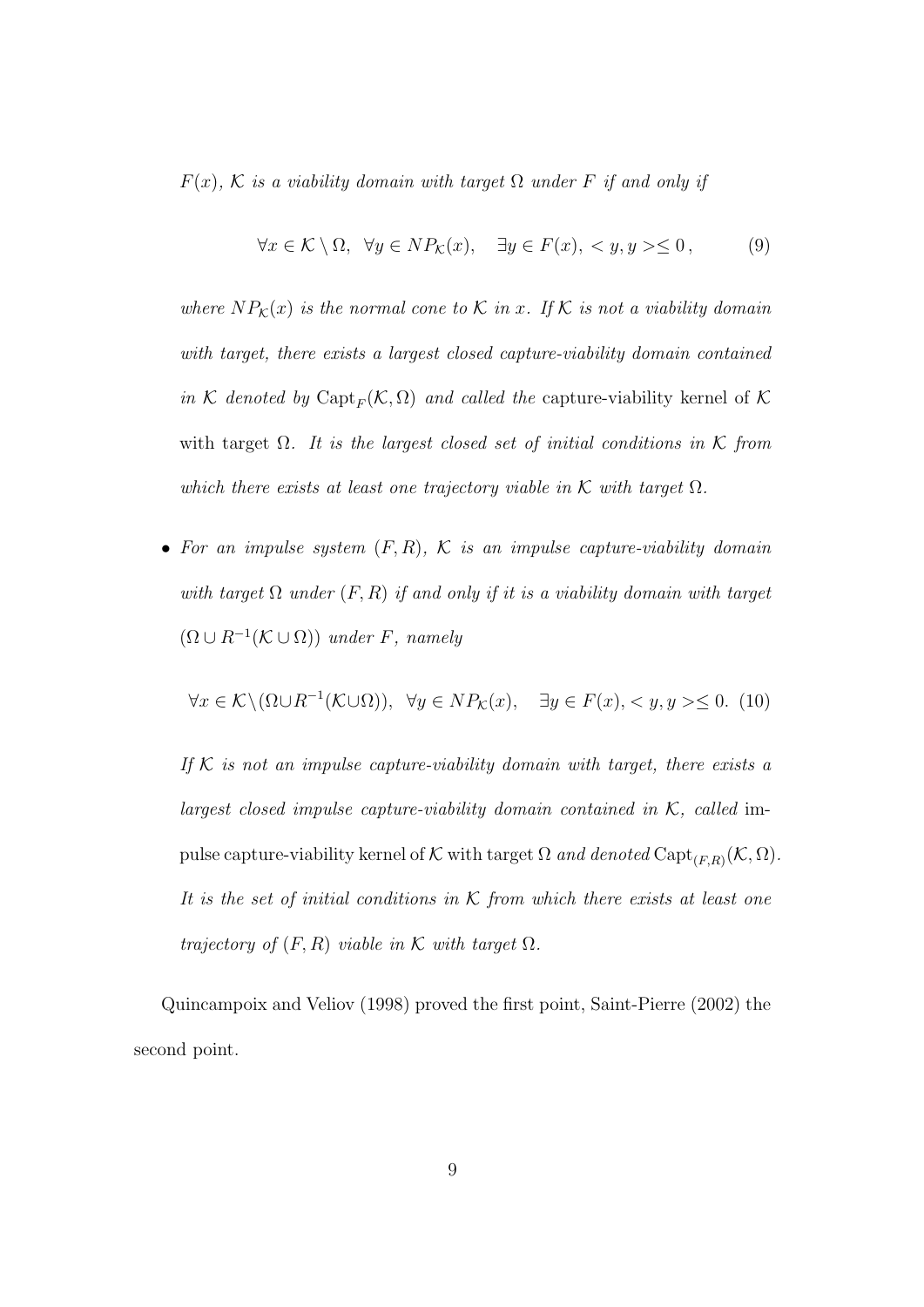#### 3.2 Viable Nash equilibria by capture-viability kernels

The problem  $\{2, 3\}$  is a problem of capture-viability with impulse. It can be written as a differential inclusion with impulse:

$$
\begin{cases}\nx'(t) \in F(x(t)) := \{ (A^{(1)}(t)(K^{(1)}(t))^{\nu} - C^{(1)}(t) - \delta_K K^{(1)}(t), \\
A^{(2)}(t)(K^{(2)}(t))^{\nu} - C^{(2)}(t) - \delta_K K^{(2)}(t), \\
\sum_{i=1}^{2} \alpha^{(i)}(t) A^{(i)}(t)(K^{(i)}(t))^{\nu} - \delta_P P(t), 0, 0, 0, 0) \\
\mid C^{(1)} \in V^{(1)}, C^{(2)} \in V^{(2)}, t^{(1)} \ge 0, t^{(2)} \ge 0 \} \\
x^{+} = R(x^{-}) := \{ K^{(1)^{-}}, K^{(2)^{-}}, P^{-}, A^{(1)^{-}} + A^{(1)}_{2} - A^{(1)}_{1}, A^{(2)^{-}}, \\
\alpha^{(1)^{-}} + \alpha^{(1)}_{2} - \alpha^{(1)}_{1}, \alpha^{(2)^{-}} \} \text{ at } t^{(1)}, \\
x^{+} = R(x^{-}) := \{ K^{(1)^{-}}, K^{(2)^{-}}, P^{-}, A^{(1)^{-}}, A^{(2)^{-}} + A^{(2)}_{2} - A^{(2)}_{1}, \\
\alpha^{(1)^{-}}, \alpha^{(2)^{-}} + \alpha^{(2)}_{2} - \alpha^{(2)}_{1} \} \text{ at } t^{(2)},\n\end{cases} (11)
$$

where  $x := (K^{(1)}, K^{(2)}, P, A^{(1)}, A^{(2)}, \alpha^{(1)}, \alpha^{(2)})$ , and where  $V^{(j)} \subset \mathbb{R}^+, j = 1, 2$ , are closed sets, under the state constraints defined by  $K$  (defined in (5)).

Moreover, Bonneuil (2012) showed that  $x_0 \in \mathbb{R}^n$  is a solution to the optimization problem

$$
\begin{cases}\n\max_{u \in V_u} \int_0^\infty L(x(t)) dt \\
x'(t) \in F(x(t)) := \{f(x(t), u(t)) \mid u(t) \in V_u\} \\
x^+ = R(x^-) \quad \text{at } t^{(1)}, \dots, t^{(n)} \\
\forall t, \ x(t) \in \mathcal{K} \\
x(0) = x_0,\n\end{cases}
$$
\n(12)

where  $t^{(1)}, \dots, t^{(n)}$  are discrete times, if and only if it is located on the upper boundary in the direction of high y of the capture-viability kernel  $\mathrm{Capt}_{(F,R,-L)}(\mathcal{K}\times\mathcal{K})$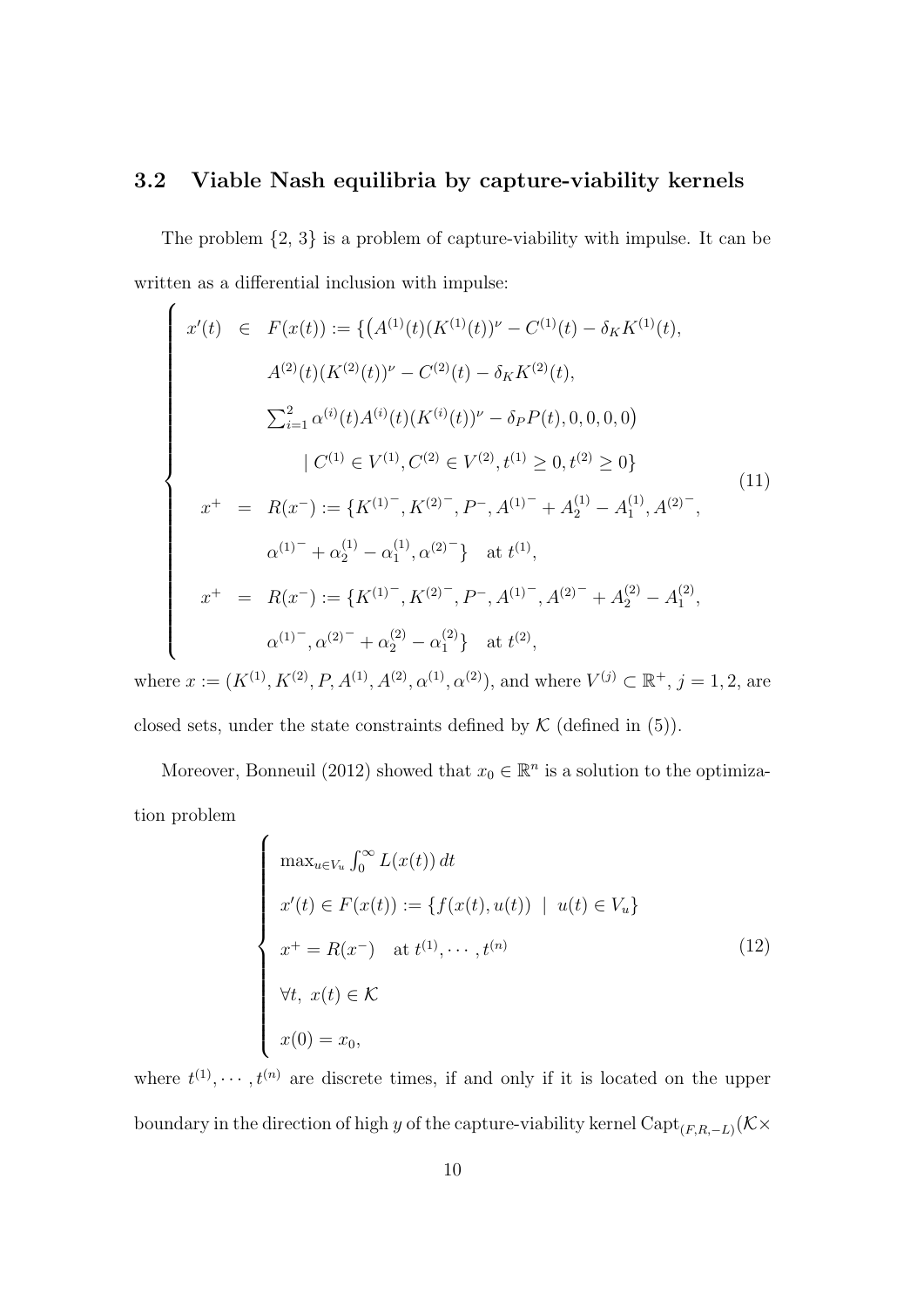$\mathbb{R}, \mathcal{K} \times \{0\}$  for the augmented dynamic

$$
x'(t) \in F(x(t))
$$
  
\n
$$
x^+ = R(x^-) \text{ at } t^{(1)}, \dots, t^{(n)}
$$
  
\n
$$
y'(t) = -L(x(t))
$$
  
\n
$$
\forall t, x(t) \in \mathcal{K}
$$
  
\n
$$
x(0) = x_0
$$
  
\n
$$
y(0) = y_0.
$$
  
\n(13)

Bonneuil (2012) also showed that the infinite time problem ( $T = \infty$ ) is conveniently approximated by  $T < \infty$  large enough, which is made possible by the discount term  $\exp(-\rho t)$ . The numerical results below correspond to  $T = 30$  and  $\rho = 5\%$ . We present the method for the approximation of (1) in finite time horizon T. The criterion becomes

$$
\max_{C^{(j)}, t^{(j)}} \int_0^T U(C^{(j)}(t), P(t))e^{-\rho t} dt.
$$
 (14)

By increasing the time horizon  $T$  to infinity, the solution of problem  $(14)$ converges to problem (1).

Proposition 3.3. The valuation function in the infinitesimal horizon control problem:

$$
\max_{C^{(j)}, t^{(j)}} \int_0^\infty U(C^{(j)}(t), P(t)) e^{-\rho t} \, dt, \quad j = 1, 2,\tag{15}
$$

with  $(C^{(1)}(0), C^{(2)}(0), P(0)) = (C_0^{(1)}$  $\mathcal{O}_0^{(1)}, \mathcal{O}_0^{(2)}, P_0$ ), is related to the capture-viability kernel

$$
\operatorname{Capt}_{(F,R,-L)}^{(\infty)}(K \times \mathbb{R}^+, K \times \{0\}) := \bigcup_{T \ge 0} \operatorname{Capt}_{(F,R,-L)}^{(T)}(K \times \mathbb{R}^+, K \times \{0\}) \tag{16}
$$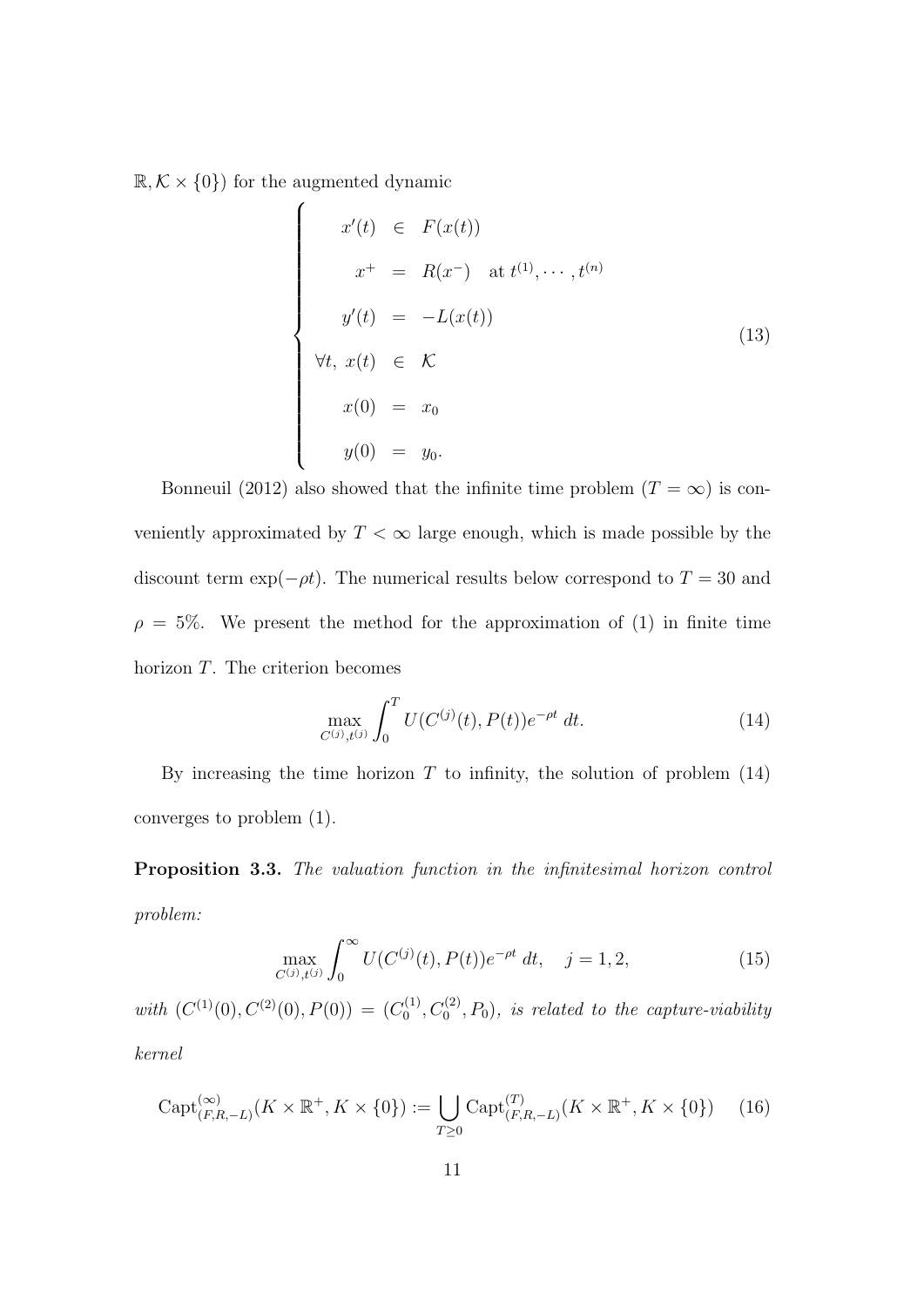$$
\widetilde{V}^{\text{sup}}(x) = \sup_{(x,y)\in \text{Capt}_{(F,R,-L)}(K\times\mathbb{R}^+, K\times\{0\})} y
$$
(17)

Proof: in Bonneuil (2012).

On this basis, we now innovate by finding all the Nash equilibria of  $\{1, 2, 3\}$ . We do this by solving the two optimization programs  $(14)$  jointly, with valuation functions  $y^{(1)}$  and  $y^{(2)}$ . The idea is first to identify viable states in  $\mathcal{K} \times [0, T] \times \mathbb{R}^2$ with target  $\mathcal{K} \times \{T, 0, 0\}$  under the dynamic  $\{2, 3\}$  augmented with the three differential equations:

$$
\begin{cases}\n t' = 1 \\
 y^{(j)'}(t) := -U(C^{(j)}(t), P(t))e^{-\rho t}, j = 1, 2,\n\end{cases}
$$
\n(18)

with initial conditions

$$
x(0) = x_0, \ t(0) = 0; \ y^{(1)}(0) = y_0^{(1)}, \ y^{(2)}(0) = y_0^{(2)}.
$$
 (19)

This is achieved by Bonneuil (2006)'s viability algorithm applied to identify viable states belonging to Capt<sub>{2,3,18}</sub> ( $K \times \mathbb{R}^3$ ,  $K \times \{T, 0, 0\}$ ) of the augmented dynamic. This is performed in the ten-dimensional state space  $(K^{(1)}, K^{(2)}, P, A^{(1)}, A^{(2)}, P)$  $\alpha^{(1)}, \alpha^{(2)}, t, y^{(1)}, y^{(2)}$  with the four controls  $t^{(1)}, t^{(2)}, C^{(1)}, C^{(2)}$ . However, the initial conditions of t,  $A^{(j)}$ , and  $\alpha^{(j)}$  are fixed, so there remain five dimensions in which to search for viable states.

The boundary in the direction of high  $y^{(1)}$  of  $\text{Capt}_{\{2,3,18\}}(\mathcal{K}\times\mathbb{R}^3,\mathcal{K}\times\{T,0,0\}).$ gathers all initial conditions from which there exists a trajectory satisfying all state constraints and such that  $y^{(1)}(0)$  is maximal, considering the variables taken

by: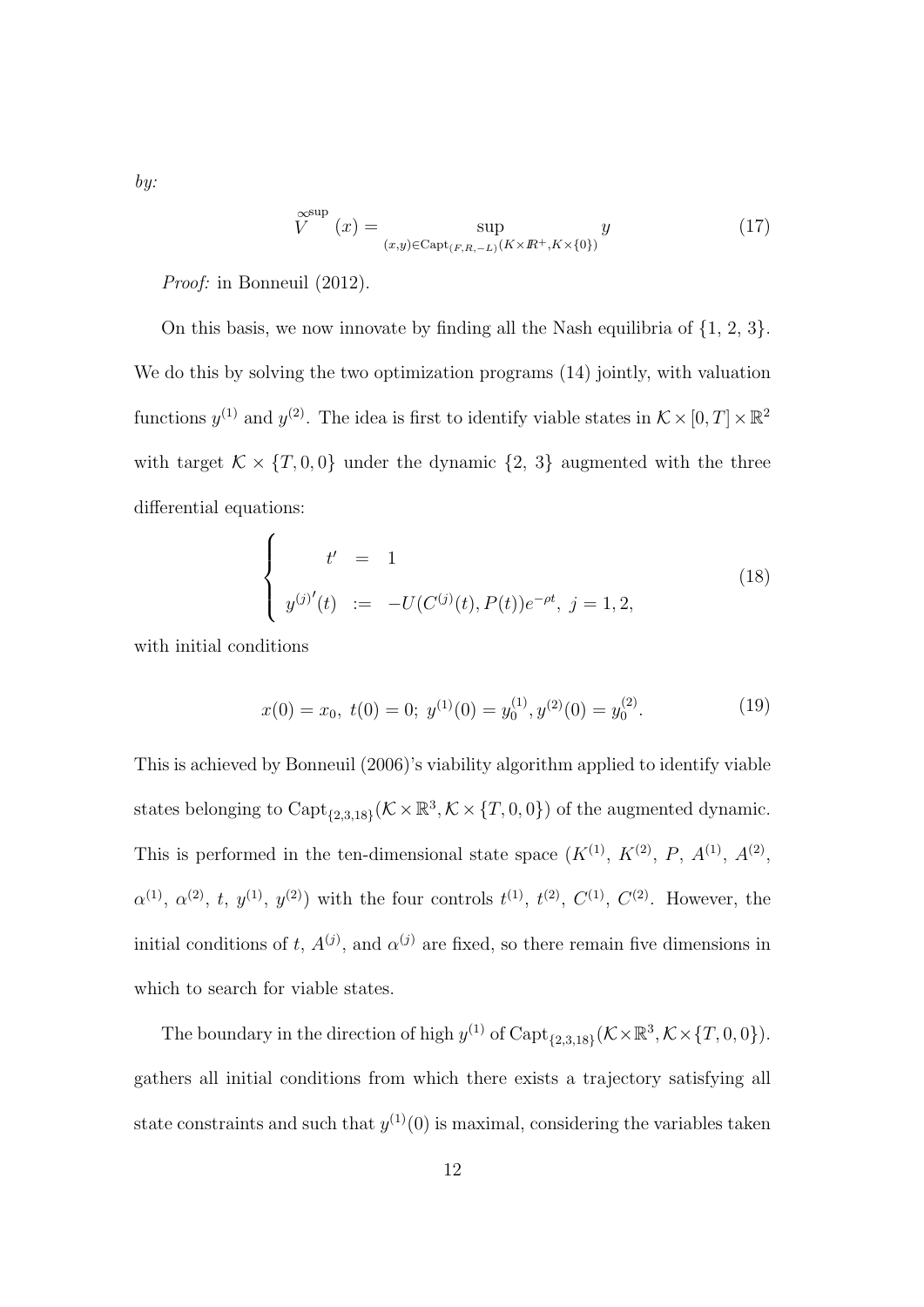by country 2 as given. The same is true for the boundary in the direction of high  $y^{(2)}$ , such that  $y^{(2)}(0)$  is maximal, considering the values of the variables taken by country 1 as given. The set of Nash viable equilibria, where each country maximizes its valuation function taking into account that the other country also maximizes its valuation function, is then exactly the intersection of these two boundaries (necessary and sufficient conditions, by construction).

### 4 Numerical set-up

#### 4.1 Viability Algorithm

The set of constraints K and the target  $\Omega$  are defined by inequalities:

$$
\mathcal{K} \cup \Omega =: \{\xi(z) \le 0\}.\tag{20}
$$

A viable state satisfies:

$$
\mathrm{Inf}_{z(.)\in S(z)} \mathrm{Sup}_{t\in[0,T]}\xi(z(t)) \le 0\tag{21}
$$

Bonneuil (2006) uses stochastic optimization to solve (21). The state z is viable if and only if at least one solution  $z(.)$  with  $z(0) = z$  exists. Instead of trying  $z$  at random, a search for a viable  $z$  is done by traveling in the state space with a probability of decreasing the cost  $\text{Inf}_{z(.)\in S(z)}\text{Sup}_{t\in[0,T]}\xi(z(t))$  over z, until this cost ever becomes non positive. This probability increases with the total number of trials. The search for z is proceeded by stochastic optimization, too.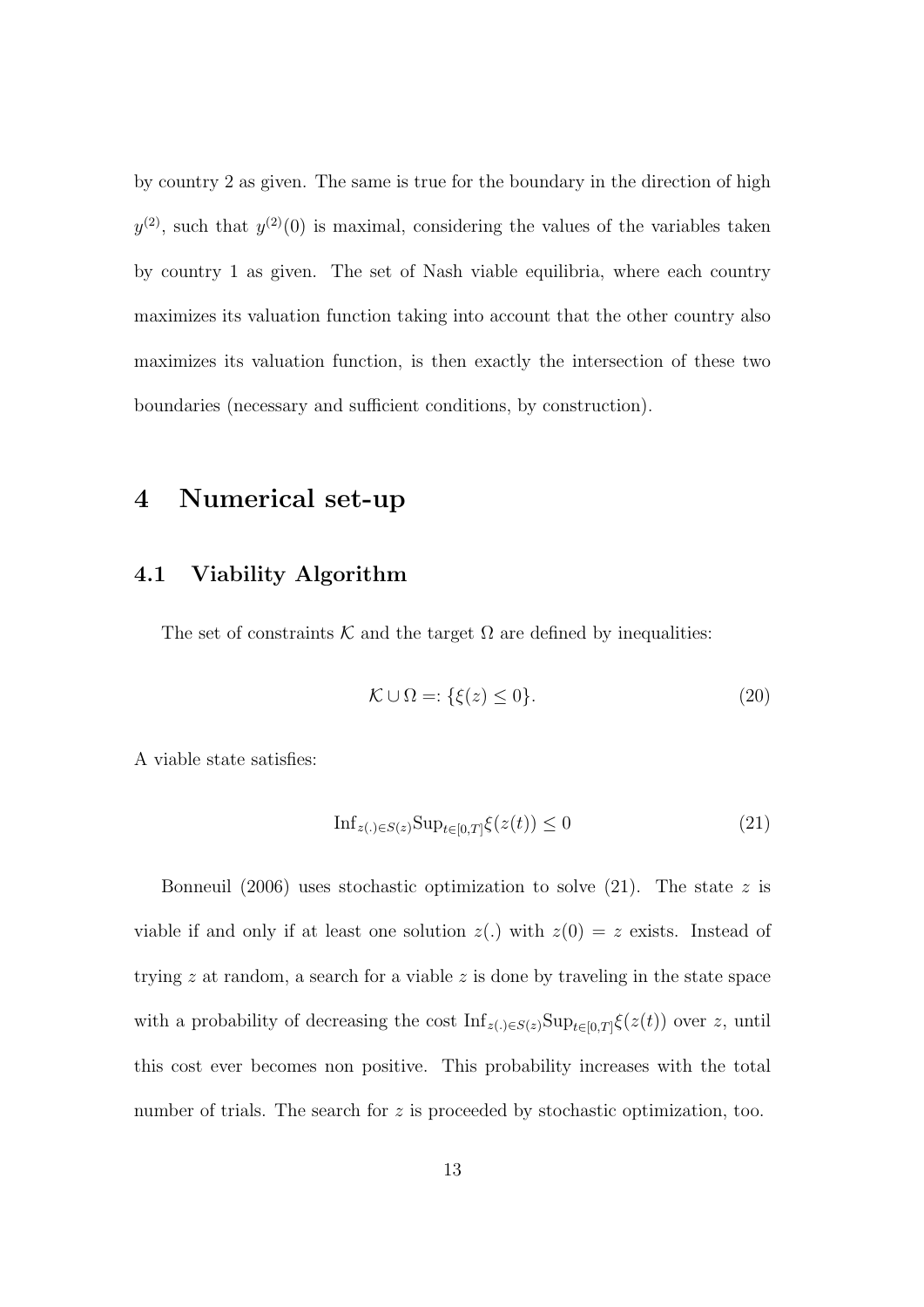With the addition of the auxiliary variables  $y^{(1)}$ ,  $y^{(2)}$ , and time t now considered as a state variable in the augmented dynamic, the search for a viable optimum for population 1 consists in first finding a viable state  $(x, y_0^{(1)})$  $y_0^{(1)}, y_0^{(2)}$  $\binom{2}{0}$ , then increasing  $y_0^{(1)}$  $y_0^{(1)}$  step by step at x and  $y_0^{(2)}$  fixed until obtaining a non viable state. Refinement yields  $y_0^{(1)}$  $_0^{(1)}$  on the boundary of the capture-viability kernel in the direction of high  $y^{(1)}$  of the viability kernel associated with the augmented dynamic (Bonneuil, 2012). There is no need to compute the whole capture-viability kernel, which is very time-consuming. The same applies when seeking the viable optimum for population 2.

#### 4.2 Three representative cases

We consider three important cases, so as to understand the effect of productivity and nuisance differentials:

- case 1: the introduction of cleaner energy decreases the marginal contribution to pollution and the productivity of capital equally in both countries:  $A_1^{(1)} = A_1^{(2)} = 1.5, A_2^{(1)} = A_2^{(2)} = 1.1, \alpha_1^{(1)} = \alpha_1^{(2)} = 0.05, \alpha_2^{(1)} = \alpha_2^{(2)} = 0.03;$
- case 2: the introduction of cleaner energy decreases the productivity of capital in both countries equally; it also decreases the marginal contribution to pollution in both countries, but in country 2 more than in country 1:  $A_1^{(1)} = A_1^{(2)} = 1.5, A_2^{(1)} = 1.3, A_2^{(2)} = 1.0, \alpha_1^{(1)} = \alpha_1^{(2)} = 0.05, \alpha_2^{(1)} = \alpha_2^{(2)} =$ 0.03;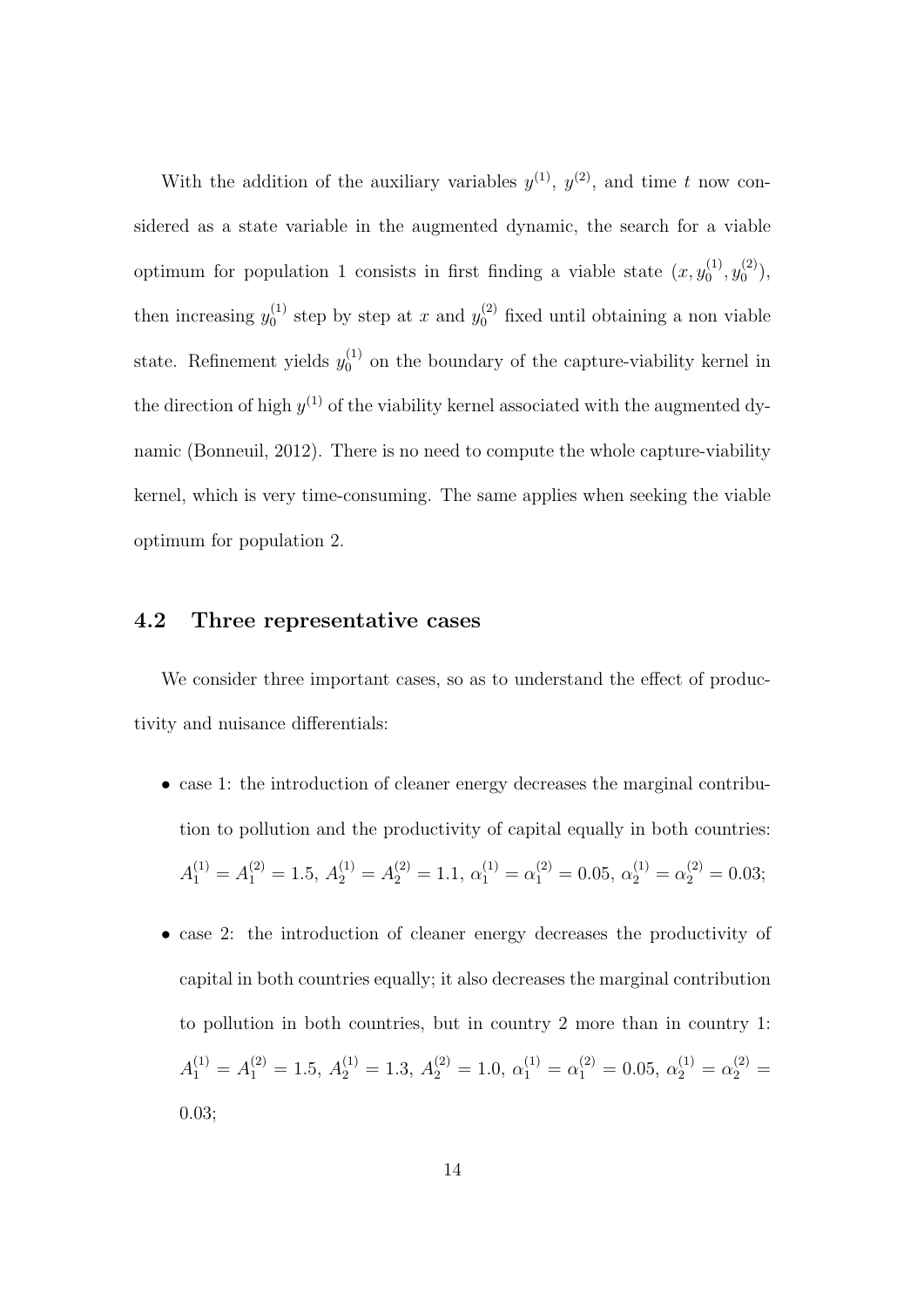• case 3: the introduction of cleaner energy decreases the productivity of capital in both countries, but in country 2 more than in country 1; it also decreases the marginal contribution to pollution equally in both countries:  $A_1^{(1)} = A_1^{(2)} = 1.5, A_2^{(1)} = A_2^{(2)} = 1.1, \alpha_1^{(1)} = \alpha_1^{(2)} = 0.05, \alpha_2^{(1)} = 0.03,$  $\alpha_2^{(2)} = 0.01.$ 

We draw initial states  $(K_0^{(1)})$  $\chi_0^{(1)},\,K_0^{(2)}$  $b_0^{(2)}, P_0, y_0^{(1)}$  $\stackrel{(1)}{0},\stackrel{(2)}{y_0^{(2)}}$  $\binom{1}{0}$  at random, test their viability status by the viability algorithm, reject those tested not viable, until obtaining 300 viable states. For each of them, a one-dimensional optimization yields the highest value of  $y_0^{(1)}$  $\int_0^{(1)}$  (at  $y_0^{(2)}$  fixed). These points belong to the upper boundary in the direction of high  $y^{(1)}$  of the capture viability kernel Capt<sub>{2,3,18}</sub> ( $\mathcal{K} \times \mathbb{R}^3$ ,  $\mathcal{K} \times$  ${T,0,0}$ ). We approximate this manifold by penalized least squares on the basis of the regular grid  $\{0, 0.1, \cdots, 1.0\}^3$  of the cube  $(K_0^{(1)})$  $K_0^{(1)}$ ,  $K_0^{(2)}$ ,  $P_0$ ) scaled to  $[0, 1]^3$ .

Similarly, we obtain 300 points  $(K_0^{(1)})$  $\chi_0^{(1)},\,K_0^{(2)}$  $b_0^{(2)}$ ,  $P_0$ ,  $y_0^{(1)}$  $y_0^{\left(1\right)},\,y_0^{\left(2\right)}$  $\mathcal{O}_0^{(2)}$  viable in  $\mathcal{K} \times \mathbb{R}^2$  and for which the valuation function  $y_0^{(2)}$  $\int_0^{2}$  is maximal. These points likewise delineate a manifold numerically approximated by penalized least squares.

The smoothed manifold built from the 300 scattered points obtained on each upper boundary must be truncated so as to retain only the states for which  $(K_0^{(1)}$  $S_0^{(1)}$ ,  $K_0^{(2)}$ ,  $P_0$ ) is viable for  $\{2, 3\}$ . To do this, we smooth the viability kernel of problem  $\{2, 3\}$  by penalized least squares, successively  $P_0$  as a function of  $K_0^{(1)}$ 0 and  $K_0^{(2)}$  $K_0^{(2)}$ , then  $K_0^{(1)}$  $K_0^{(1)}$  as a function of  $K_0^{(2)}$  $K_0^{(2)}$  and P, and finally  $K_0^{(2)}$  $\binom{1}{0}$  as a function of  $K_0^{(1)}$  $\chi_0^{(1)}$  and  $P_0$ . The computation of one viable state x with its two optima  $y_0^{(1)}$  $v_0^{(1)}$  and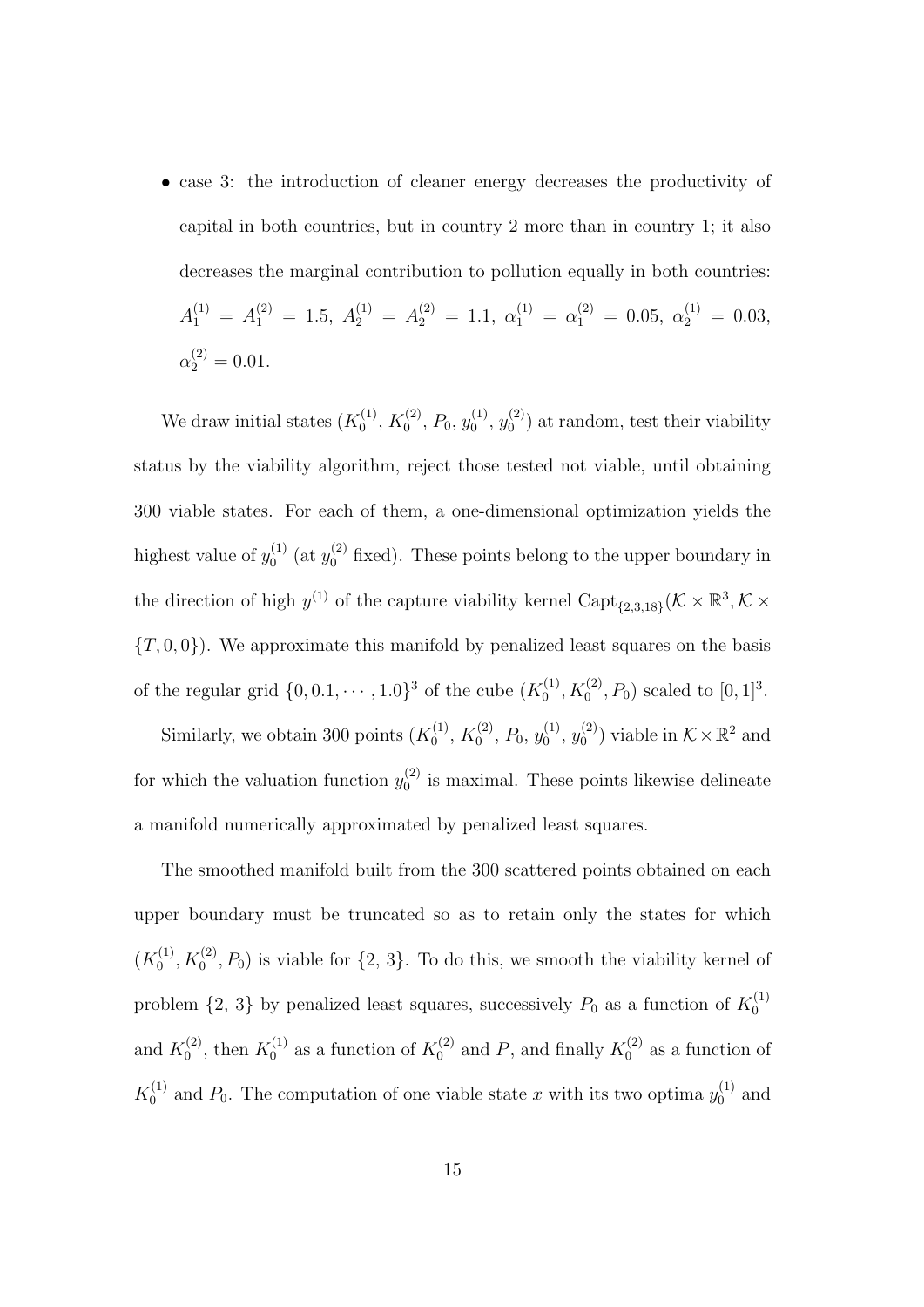$y_{0}^{(2)}$  $_0^{(2)}$  requires 11 computing hours on a Dell Precision M6600, or 137 computing days for the  $2 \times 300$  points.

#### 4.3 Nash equilibria

From the two truncated smoothed manifolds representing the two upper boundaries of Capt<sub>{2,3,18}</sub> ( $\mathcal{K} \times \mathbb{R}^3$ ,  $\mathcal{K} \times \{T,0,0\}$ ) in the direction of either  $y^{(1)}$  or  $y^{(2)}$ , we compute the intersection of the two surfaces of viable optima. This intersection is the locus of viable Nash equilibria. Figure 1 shows an example of a section at given  $P_0$ . The switching times  $t_1$  and  $t_2$ , as well as the mean values of consumption  $C^{(j)}{}_{t and  $C^{(j)}{}_{t\geq t_j}$ ,  $j=1,2$ , associated with these Nash equilibria$ likewise are obtained by penalized least squares from the values associated with the computed viable optima.

The valuation functions at *viable Nash equilibria* and their associated switching times and mean consumption values all depend only on the initial conditions  $K_0^{(1)}$  $\chi_0^{(1)},\,K_0^{(2)}$  $\binom{1}{0}$ , and  $P_0$  through the maximization (14). Therefore, in order to characterize Nash equilibria, we cannot take switching times or consumption levels as explanatory variables in regressions. These control variables are endogenous, and are entirely determined by the initial conditions  $K_0^{(1)}$  $\chi_0^{(1)},\,K_0^{(2)}$  $\int_0^{(2)}$ , and  $P_0$ . That is why we characterize the viable Nash equilibria in regressing the valuation function and its controls in a system of seemingly unrelated regressions having only these initial conditions as explanatory variables. The three systems, one for each case,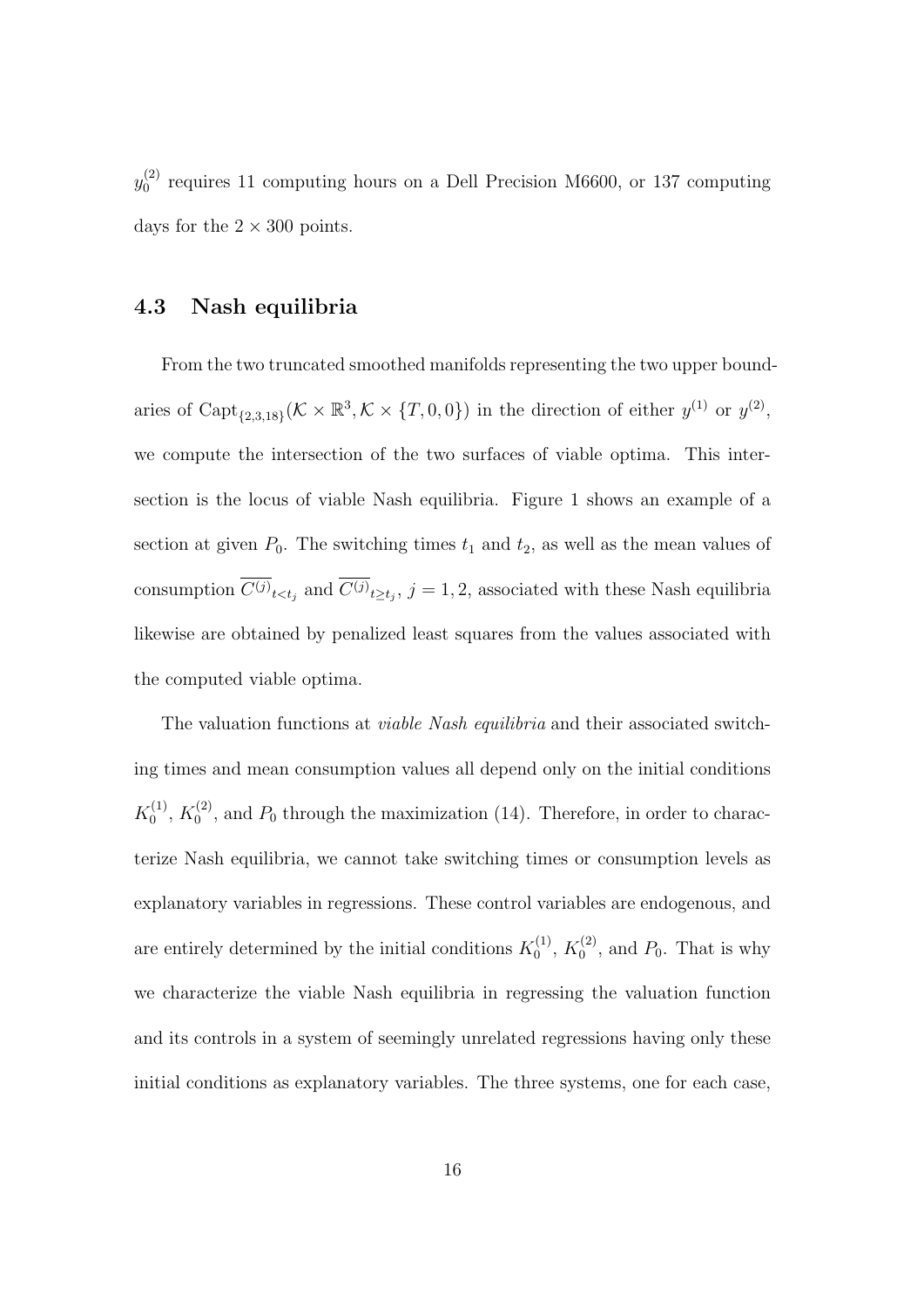

Figure 1: Section at  $P_0 = 0.1$  (for  $P_0$  normalized between 0 and 1) of the Nash equilibria as intersection of the boundaries in the direction of high  $y^{(j)}$ ,  $j =$ 1, 2, of the two capture-viability kernels. Coordinates scaled between 0 (minimal computed value) and 1 (maximal computed value). Parameter values:  $\rho = 0.05$ ,  $\nu = 0.5, \, \delta_K = 0.1, \, \delta_P = 0.1.$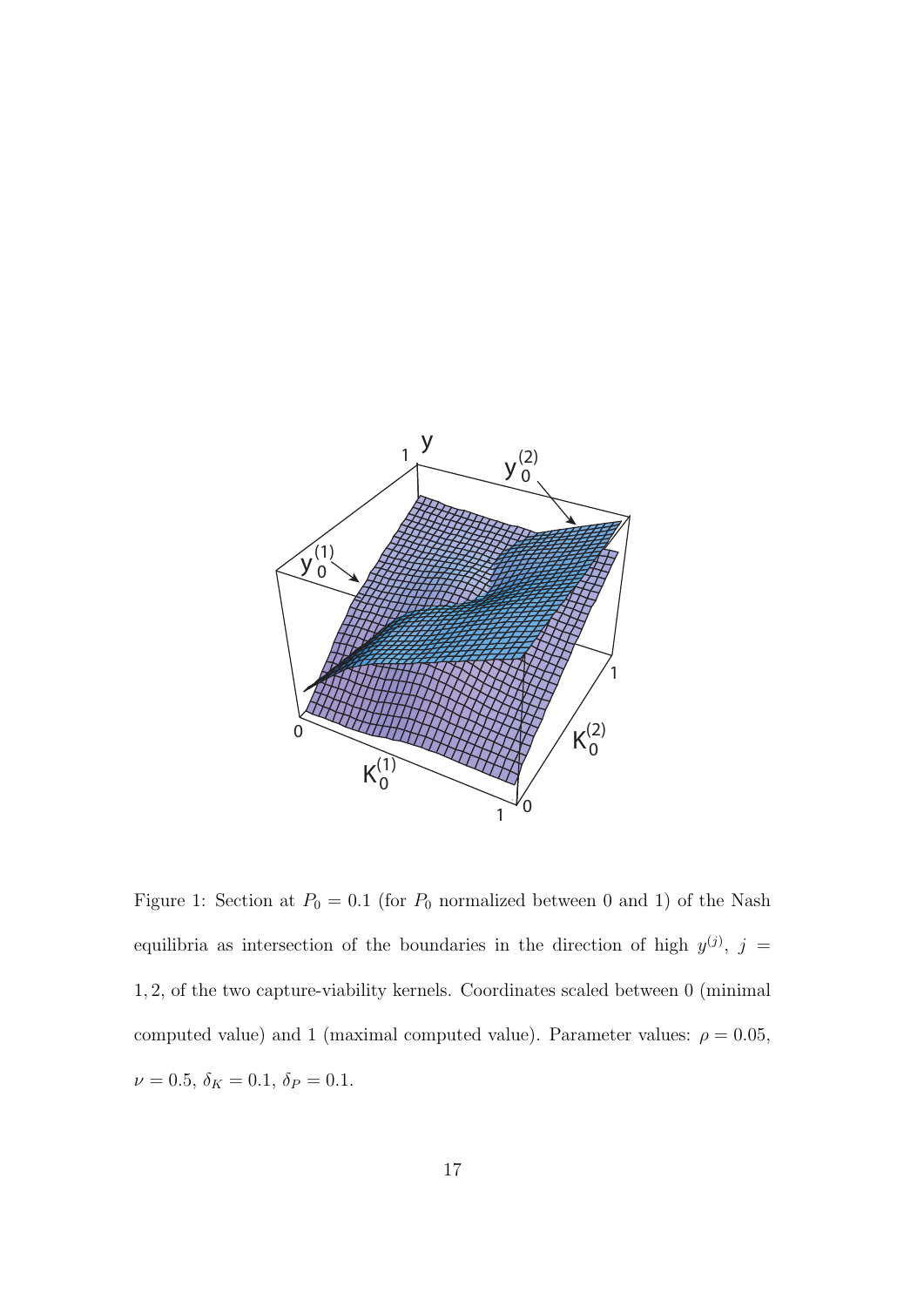are embedded in a single model, to allow testable comparisons (with  $\tau$  denoting transposition):

$$
Y = \sum_{i=1}^{3} B^{\tau} X 1_{\text{case } i}
$$
 (22)

where  $Y^{\tau} = (y, t_1, t_2, C^{(1)}_{t \le t_1}, C^{(2)}_{t \le t_2}, C^{(1)}_{t \ge t_1}, C^{(2)}_{t \ge t_2})$  is the vector made of the valuation function at the Nash equilibrium, the associated switching times, and the mean consumption values. The explanatory variables are  $X^{\tau} = (1, K_0^{(1)}, K_0^{(2)}, P_0)$ , B is a matrix of coefficients, and  $1_{\text{case }i}$  is the indicator of case  $i = 1, 2, 3$ .

The valuation function at *viable Nash equilibria y*, capital values  $K_0^{(1)}$  $\binom{1}{0}$  and  $K_0^{(2)}$  $\binom{1}{0}$ , pollution level  $P_0$ , and consumption levels are re-scaled between 0 and 1 within their ranges of variation. Significant coefficients at 5% are indicated by a star; standard deviations appear in parentheses below the coefficients. We present the three cases successively, although they are estimated jointly in (22).

• Case 1 (after technological switch, both countries are of equal productivity and contribute equally to pollution)

$$
E(y) = 0.67^* + 0.20^* K_0^{(1)} + 0.20^* K_0^{(2)} - 0.10^* P_0
$$
  
\n
$$
E(t_1) = 13.23^* + 5.70^* K_0^{(1)} + 0.95^* K_0^{(2)} + 1.23^* P_0
$$
  
\n
$$
E(t_2) = 12.87^* + 1.01^* K_0^{(1)} + 5.81^* K_0^{(2)} + 1.71^* P_0
$$
  
\n
$$
E(\overline{C^{(1)}}_{t  
\n
$$
E(\overline{C^{(1)}}_{t  
\n
$$
E(\overline{C^{(2)}}_{t  
\n
$$
E(\overline{C^{(1)}}_{t\ge t_1}) = 0.30^* - 0.22^* K_0^{(1)} + 0.34^* K_0^{(2)} - 0.001 P_0
$$
  
\n
$$
E(\overline{C^{(1)}}_{t\ge t_1}) = 0.30^* - 0.22^* K_0^{(1)} + 0.34^* K_0^{(2)} - 0.001 P_0
$$
  
\n
$$
E(\overline{C^{(2)}}_{t\ge t_2}) = 0.25^* + 0.35^* K_0^{(1)} - 0.19^* K_0^{(2)} - 0.008 P_0,
$$
  
\n
$$
E(\overline{C^{(2)}}_{t\ge t_2}) = 0.25^* + 0.35^* K_0^{(1)} - 0.19^* K_0^{(2)} - 0.008 P_0,
$$
$$
$$
$$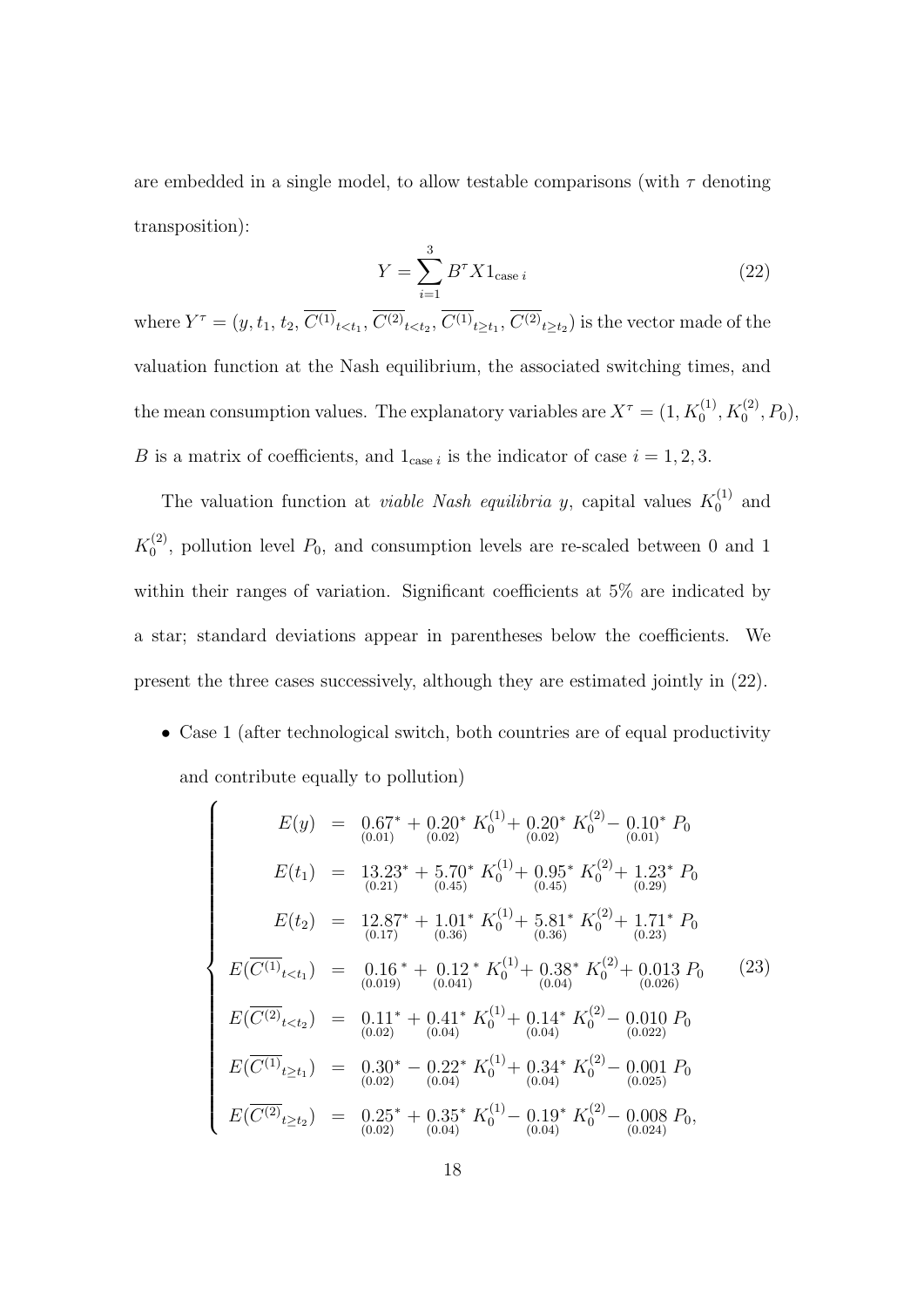where  $E$  denotes expectancy. As expected, because the two countries have the same parameters, the coefficients of  $K_0^{(1)}$  $K_0^{(1)}$  and  $K_0^{(2)}$  $\int_0^{(2)}$  are not significantly different from each other. The higher the pollution level at the start, the lower the maximal valuation function. The higher the initial capital value, the higher the consumption level in the same country before the switching and the lower the consumption level thereafter: people consume more when their production capacity is higher. Expecting that the other country's inhabitants are doing the same, they increase consumption, while the higher the other country's initial capital, the more they delay their transition to the less polluting technology.

The higher the initial capital value, the more each country consumes before switching and the longer it delays switching, while reducing its consumption after switching. Combining the equations for consumption and timing, the mean consumption over the entire period  $[0, T]$  increases with the initial capital values of both countries.

The Nash equilibria then reflect a race to consume more when the other participant is also expected to consume more. Logically, a longer time to switching is associated with more pollution, that is, with a higher initial pollution level.

• Case 2 (after technological switch, Country 2's productivity is less than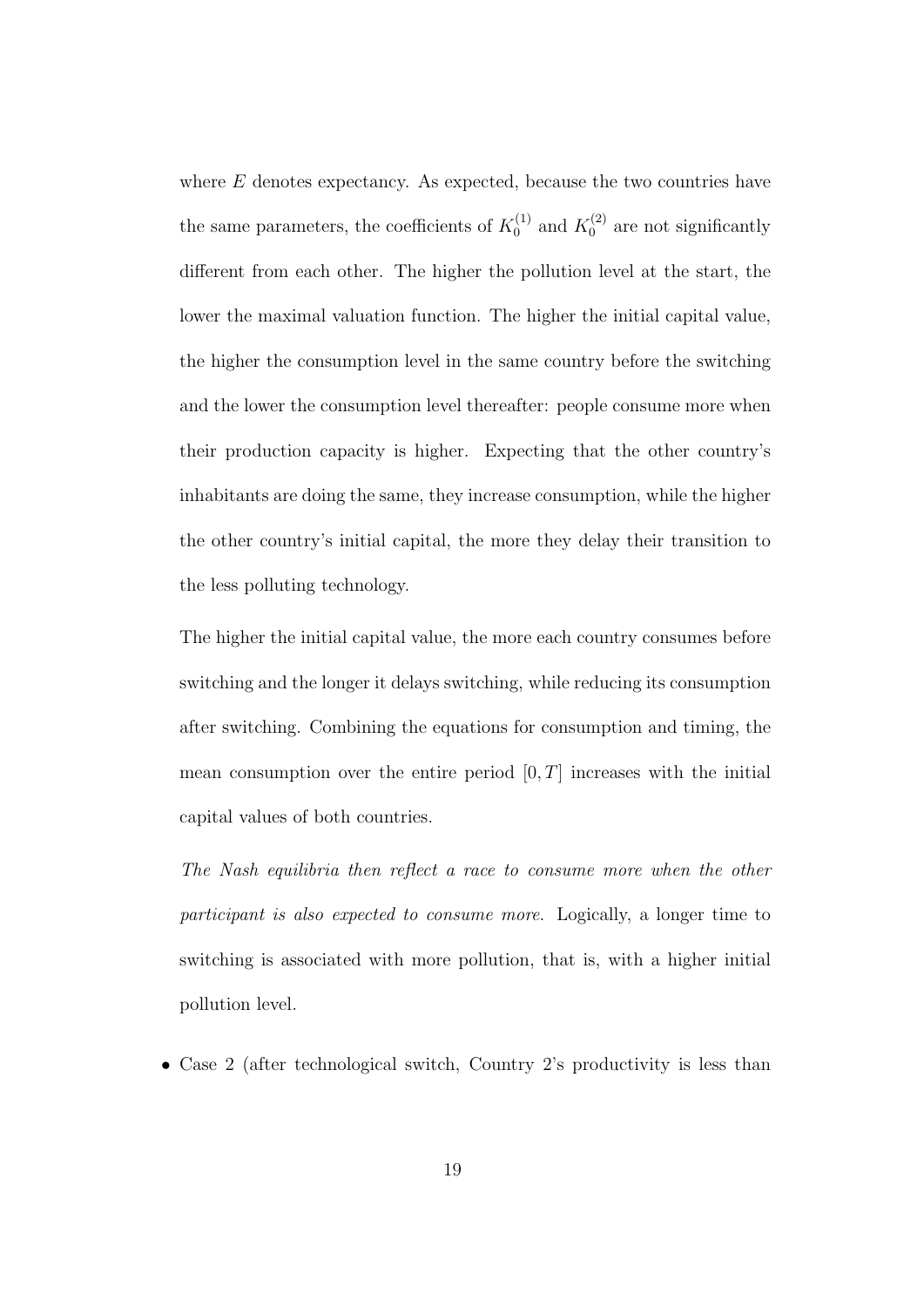Country 1's)

$$
E(y) = 0.70 + 0.23^* K_0^{(1)} + 0.030^* K_0^{(2)} - 0.10^* P_0
$$
  
\n
$$
E(t_1) = 23.71^* - 23.89^* K_0^{(1)} - 1.97^* K_0^{(2)} - 5.23^* P_0
$$
  
\n
$$
E(t_2) = 16.51^* + 12.51^* K_0^{(1)} - 9.96^* K_0^{(2)} - 7.08^* P_0
$$
  
\n
$$
E(\overline{C^{(1)}}_{t  
\n
$$
E(\overline{C^{(1)}}_{t  
\n
$$
E(\overline{C^{(2)}}_{t  
\n
$$
E(\overline{C^{(1)}}_{t\ge t_1}) = 0.28^* + 0.21^* K_0^{(1)} + 0.07^* K_0^{(2)} - 0.012^* P_0
$$
  
\n
$$
E(\overline{C^{(1)}}_{t\ge t_2}) = 0.32^* - 0.04^* K_0^{(1)} + 0.11^* K_0^{(2)} - 0.08^* P_0.
$$
  
\n
$$
E(\overline{C^{(2)}}_{t\ge t_2}) = 0.32^* - 0.04^* K_0^{(1)} + 0.11^* K_0^{(2)} - 0.08^* P_0.
$$
$$
$$
$$

The asymmetry of productivity after the transition has modified the directions of association in switching times and initial capital values. The lower productivity of Country 2 makes Country 1 leader of the game: the valuation function depends mainly on consumption in Country 1, then on its initial capital endowment  $K_0^{(1)}$  $C_0^{(1)}$  (coefficient 0.23 in the expression of  $E(y)$ ), because Country 2's capital grows more slowly. Pollution then comes mainly from Country 1, whose capital grows faster after switching.

To compensate, the higher  $K_0^{(1)}$  $_{0}^{(1)}$  (coefficient -23.89 in the expression of  $E(t_1)$ , the earlier Country 1 switches. Meanwhile, Country 2 consumes with respect to its capital capacities allowed by its initial capital  $K_0^{(2)}$  $0^{(2)}$  (coefficients 0.46 in  $E(C^{(2)}_{{t \lt t_2}})$  and 0.11 in  $E(C^{(2)}_{{t \ge t_2}})$ , but, to keep up with Country 1, delays switching all the more as  $K_0^{(1)}$  $_0^{(1)}$  is high (coefficient 12.51) in  $E(t_2)$ , and continues using the more polluting technology as long as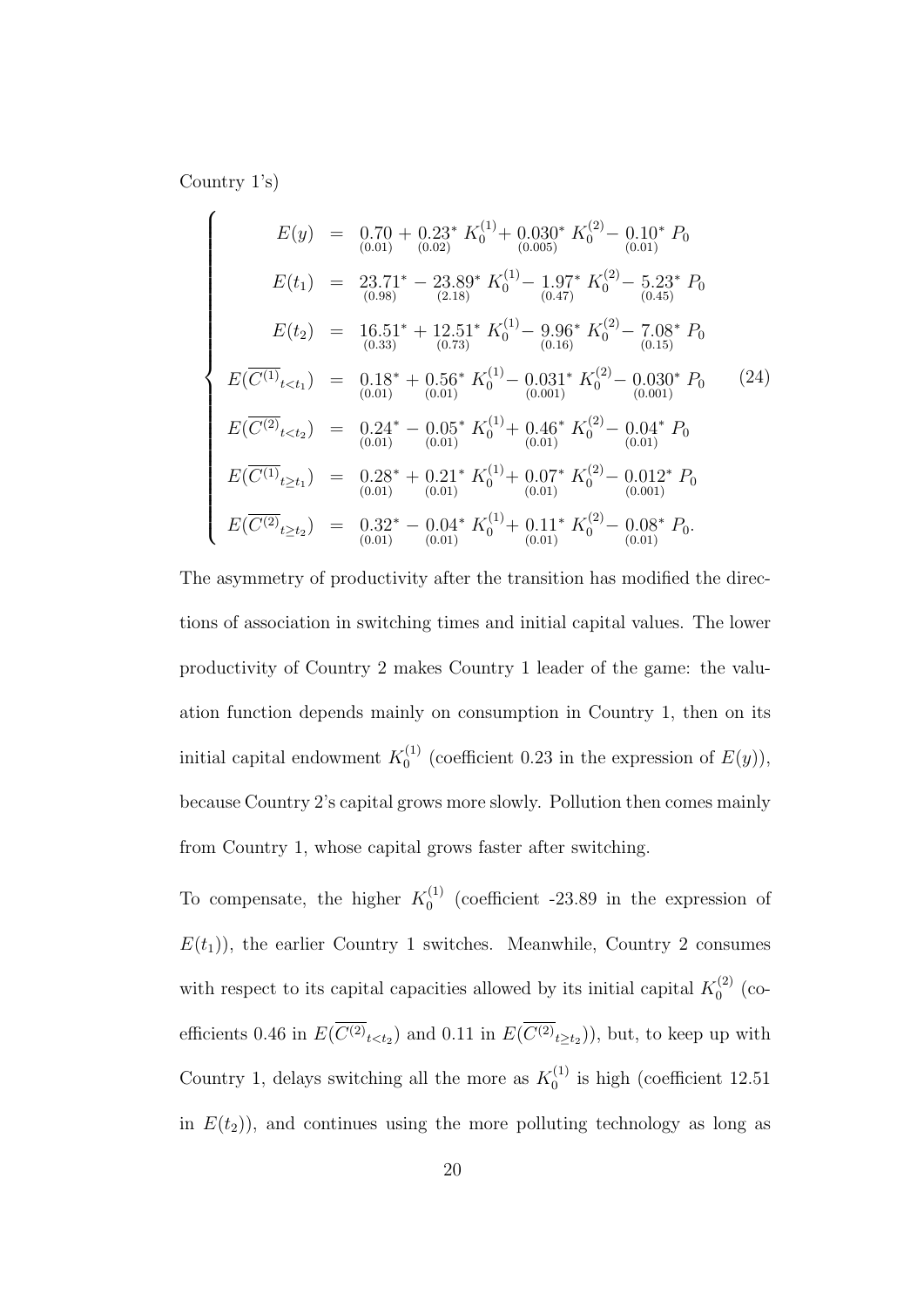possible. However, delaying because of country 1's higher productivity is possible comes at the price of reduced consumption (coefficients -0.05 and  $-0.04$  in  $E(C^{(2)}_{t\geq t_2})$ . The differential in productivity encourages the more productive country to switch earlier and the less productive country to switch later than they would do in the absence of a differential.

More pollution in any case triggers earlier technological switching (coefficients -5.23 in  $E(t_1)$  and -7.08 in  $E(t_2)$ ), and limits consumption (coefficients -0.030 in $E(C^{(1)}{}_{t, -0.04 in  $E(C^{(2)}{}_{t, -0.012 in  $E(C^{(1)}{}_{t\geq t_1})$ , -0.08$$ in  $E(C^{(2)}_{t\geq t_2})$ ).

The higher the initial capital value  $K_0^{(1)}$  $_0^{(1)}$ , the more Country 1 consumes before and after switching (coefficients 0.56 in  $E(C^{(1)}_{t \lt t_1})$  and 0.21 in  $E(C^{(1)}_{t\geq t_1})$ , but also the sooner the switch (coefficient -23.89 in  $E(t_1)$ ), and the later for Country 2 (coefficient 12.51 in  $E(t_2)$ ). Country 1, expecting Country 2 to switch to a less productive and less polluting technology, is better off consuming when Country 2 pollutes less. Conversely, Country 2, anticipating that Country 1 will use its advantage to hasten its switch, is better off postponing its own switching as long as  $K_0^{(1)}$  $\int_0^{(1)}$  is high.

As a result, combining the equations of consumption and timing, the mean consumption for each country over the entire period  $[0, T]$  increases with initial capital then decreases: "poor" countries consume less but for longer with the more polluting technology; while "rich" countries consume more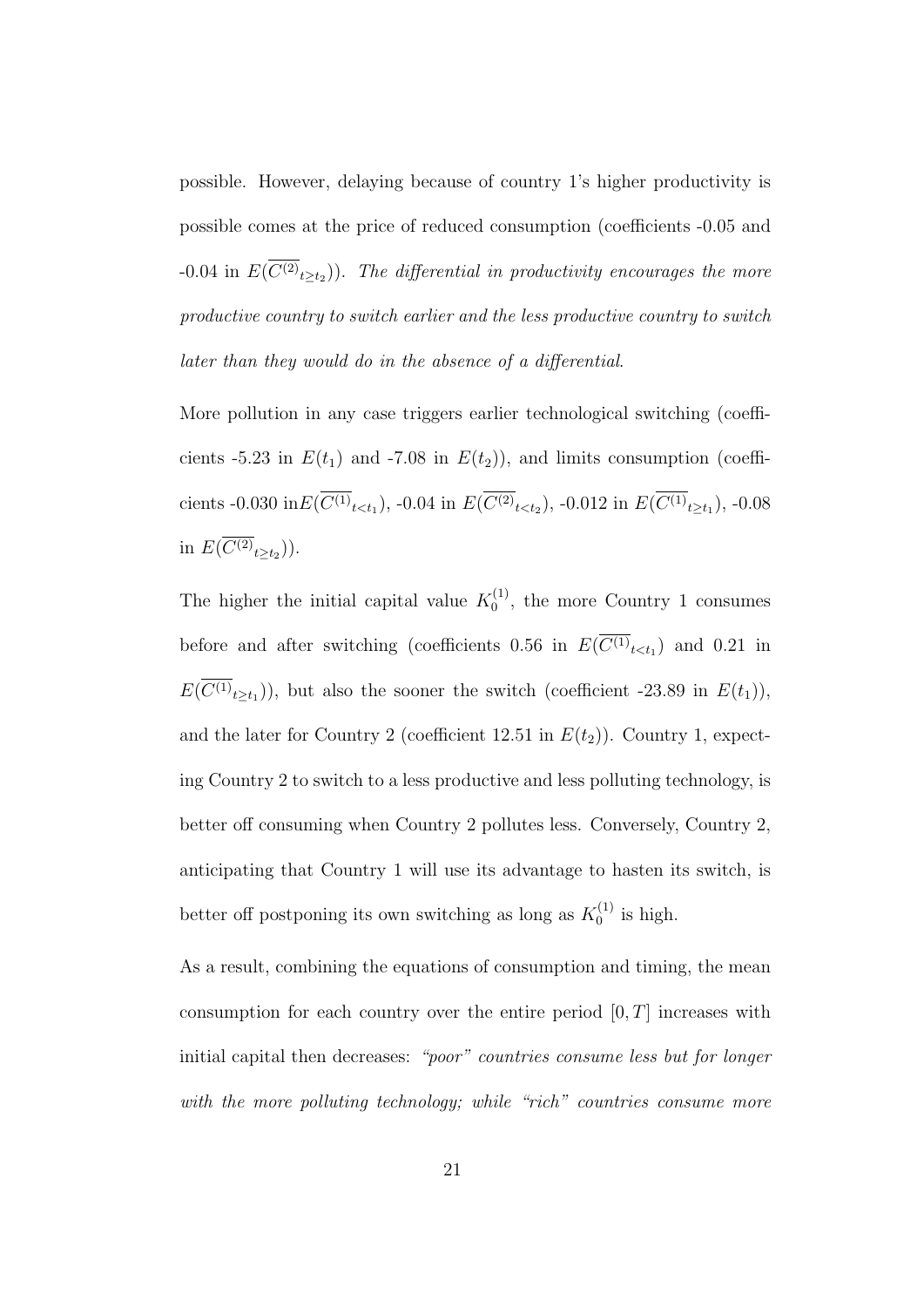(and pollute more) but for a shorter period of time.

• Case 3 (after technological switch, Country 2 contributes less to total pollution than Country 1)

$$
E(y) = 0.60^* + 0.58^* K_0^{(1)} + 0.04 K_0^{(2)} - 0.05^* P_0
$$
  
\n
$$
E(t_1) = 11.21^* + 7.13^* K_0^{(1)} + 9.25^* K_0^{(2)} - 0.78^* P_0
$$
  
\n
$$
E(t_2) = 5.73^* - 1.16^* K_0^{(1)} - 3.99^* K_0^{(2)} - 0.67^* P_0
$$
  
\n
$$
E(t_2) = 5.73^* - 1.16^* K_0^{(1)} - 3.99^* K_0^{(2)} - 0.67^* P_0
$$
  
\n
$$
E(\overline{C^{(1)}}_{t  
\n
$$
E(\overline{C^{(2)}}_{t  
\n
$$
E(\overline{C^{(1)}}_{t\ge t_1}) = 0.32^* + 0.09^* K_0^{(1)} - 0.14^* K_0^{(2)} + 0.09^* P_0
$$
  
\n
$$
E(\overline{C^{(1)}}_{t\ge t_1}) = 0.32^* + 0.09^* K_0^{(1)} - 0.14^* K_0^{(2)} + 0.09^* P_0
$$
  
\n
$$
E(\overline{C^{(2)}}_{t\ge t_2}) = 0.14^* + 0.10^* K_0^{(1)} + 0.21^* K_0^{(2)} - 0.013^* P_0.
$$
$$
$$

The valuation again depends mainly (coefficient 0.58 in  $E(C^{(2)}_{\epsilon < t_2})$ ) on the country contributing most to pollution, which is also the country that waits longer to switch, the higher the initial capital values (coefficients 7.13 and 9.25 in  $E(t_1)$ ). This is because Country 1 has to produce longer under the more polluting regime to attain the same cumulative discounted utility as Country 2, whose utility is less penalized by pollution. At the Nash equilibrium, to obtain the same utility, the country with the higher pollution penalty after the transition remains as long as possible in the more productive regime. This strategy is more polluting, and consequently detrimental to Country 2. This continues to the point that in Country 1, higher consumption means more pollution (coefficients 0.03 in  $E(C^{(1)}_{\epsilon < t_1})$ and 0.09 in  $E(C^{(1)}_{t\geq t_1})$ .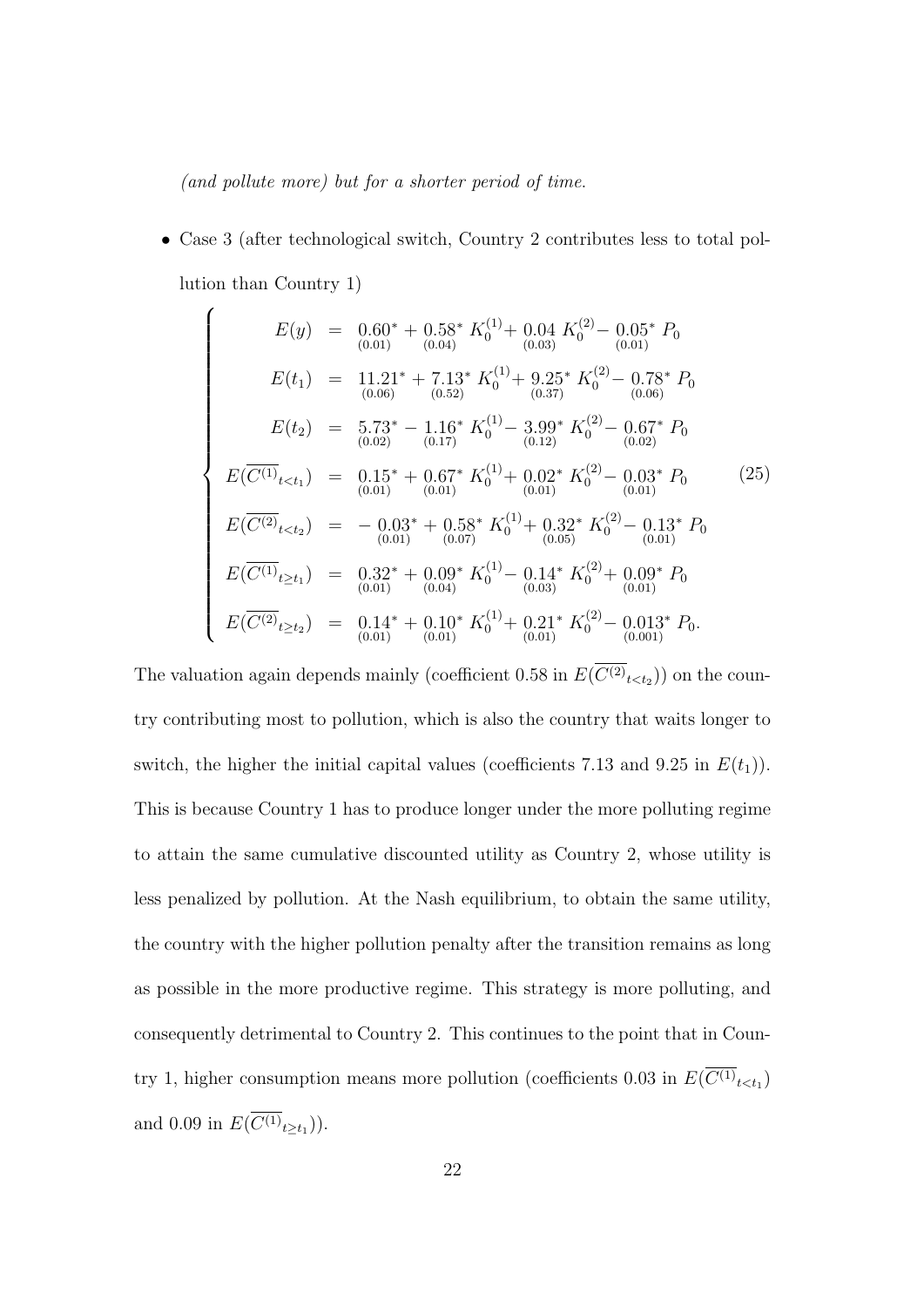Meanwhile, expecting this behavior, Country 2's best strategy is to switch early so as to limit the pollution level, a behavior which is favorable to Country 1. More pollution entails less consumption (coefficients  $-0.13$  in  $E(C^{(2)}_{\phantom{2}t < t_2})$ and -0.013 in  $E(C^{(2)}_{t\geq t_2})$ . The Nash equilibrium is cynical in that the polluter is encouraged to pollute by the other player, who is cleaner. Anticipating this, Country 2 consumes (and pollutes) all the more, the higher the initial capital values Country 1 starts from. Non cooperation has the effect that reducing one's contribution results in more total consumption and more total pollution,. Country 2, which gains utility by polluting less after the switch, is better off hastening this transition when both initial capital values are high.

The mean consumption over the entire period  $[0, T]$  increases for both countries, as in the symmetric case.

Numerically, consumption levels  $C^{(1)}$  and  $C^{(2)}$  of countries 1 and 2, which are controls of the problem  $\{1, 2, 3\}$ , do not look bang bang. To confirm, we ran the optimization procedure from identical 100 initial values of the state variables, by admitting only extreme values  $\min C^{(j)}$  and  $\max C^{(j)}$  for the controls  $C^{(j)}$ ,  $j = 1, 2$ . For each of these 100 initial points, we find smaller optimal values  $y^{(1)}$ and  $y^{(2)}$  with bang-bang controls than with control variables  $C^{(j)}$  admissible in  $[\min C^{(j)}, \max C^{(j)}].$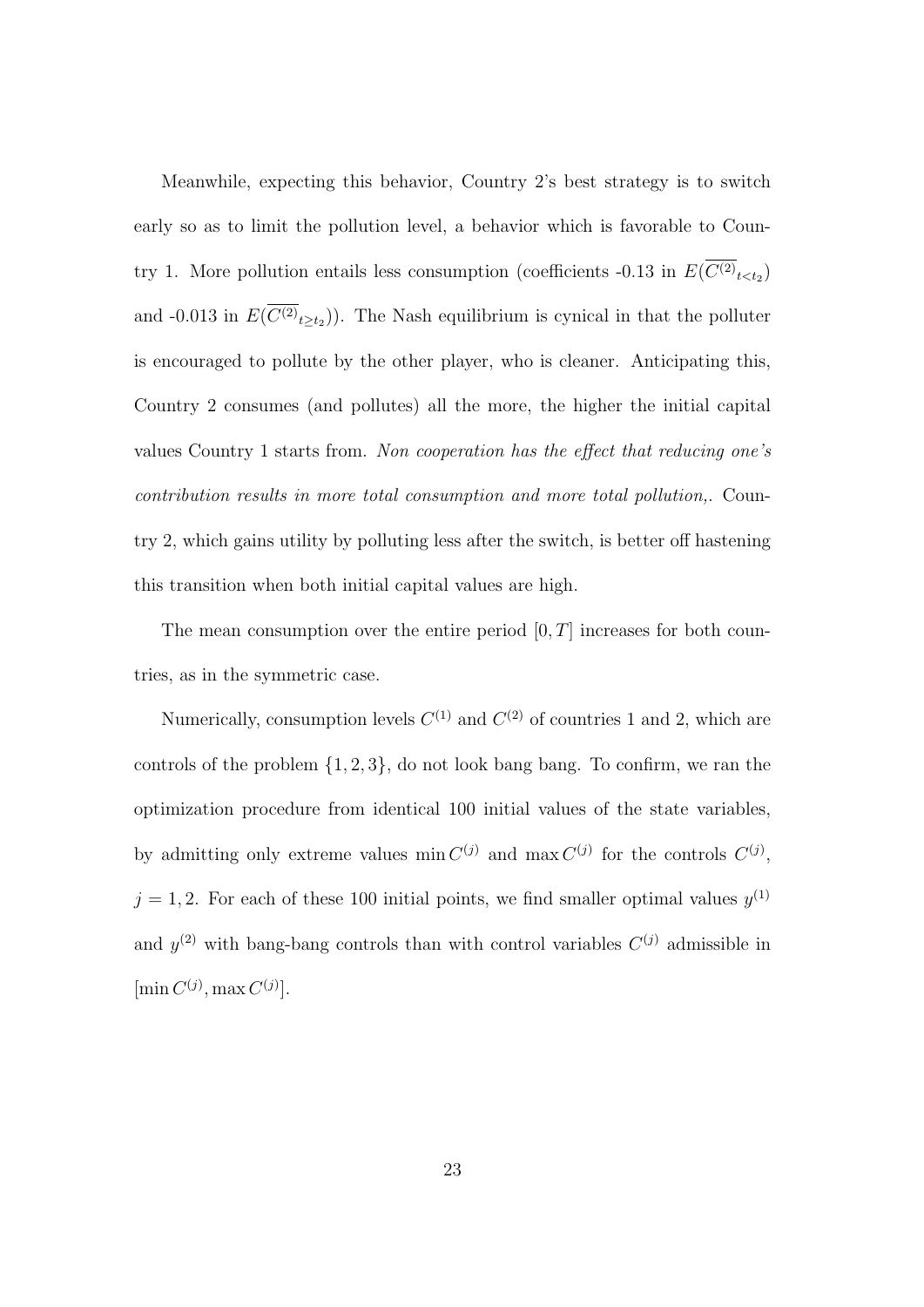# 5 Conclusion

Taking Nash equilibria as located at the intersection of the two boundaries of the capture viability kernels in the directions of high  $y^{(1)}$  and high  $y^{(2)}$  allows us to compute Nash equilibria without resorting to simplifying endogenous assumptions on the controls, to take state constraints into account, to deal with non linearity, and to avoid the round-about method based on solving differential equations. This is an opportunity opened conjointly by the concept of capture-viability, by Bonneuil's (2012) theorem on the location of viable optima, and by Bonneuil's (2006) viability algorithm in large state dimension.

By examining three games: the symmetric case, the case where one country is less productive after switching to less polluting technology, and the case where one country contributes less to pollution after switching, we highlighted the interdependence of the two countries at the Nash equilibrium, again without having postulated any endogenous mechanism, as is often done. The model and the examined cases allow us to predict the conditions for technological switching: we showed that the absence of cooperation leads to undesirable consequences, where efforts to pollute less motivate the other country to pollute more, or encourage the country that will be cleaner or less productive after switching, to delay its transition.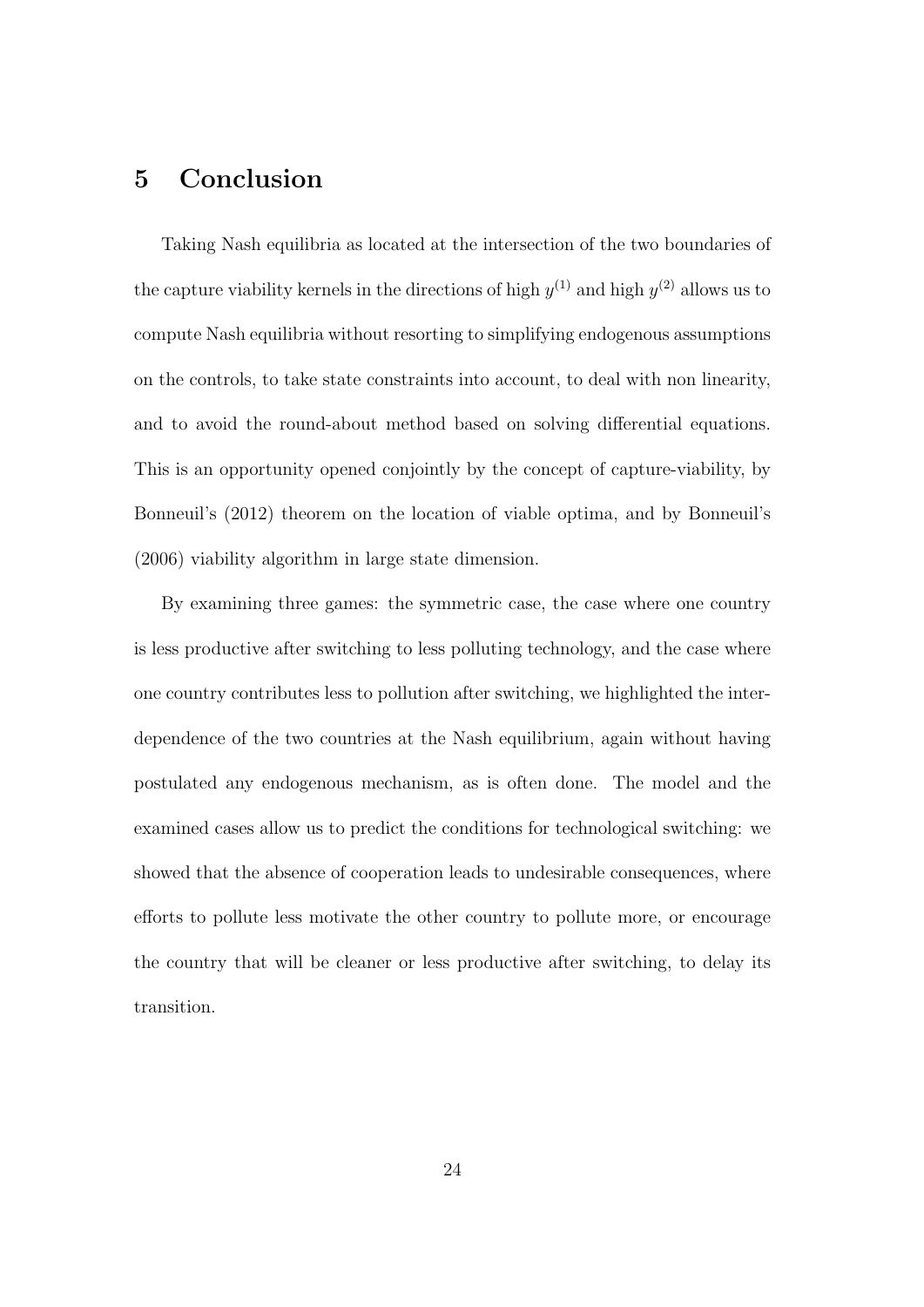## References

- [1] d'Agata, A. (2010) Geometry of Cournot-Nash equilibrium with application to commons and anticommons. The Journal of Economic Education, 41(2), 169-176.
- [2] Aubin, J.P.: Viability Theory, Boston: Birkhäuser 1991
- [3] Bensoussan A, Menaldi JL. Hybrid Control and Dynamic Programming. Dynamics of Continuous, Discrete and Impulse Systems 3, 395-442 (1997).
- [4] Bonneuil, Noël (2006) 'Computing the viability kernel in large state dimension,' Journal of Mathematical Analysis and Applications 323(2), 1444-1454
- [5] Bonneuil N. (2012) Maximum under continuous-discrete-time dynamic with target and viability constraints, Optimization 61(8), 901-913.
- [6] Bonneuil, N. and Boucekkine, R. (2014). Viable Ramsey economies, Canadian Journal of Economics,  $\frac{1}{2}(2)$ , 421-444.
- [7] Bonneuil, N. and Boucekkine, R. (2016) Optimal transition to renewable energy with threshold of irreversible pollution, *European Journal of Opera*tional Research, 248, 257-262.
- [8] Boucekkine, R., Krawczyk, J. B., and Vallée, T. (2011) Environmental quality versus economic performance: a dynamic gam e approach. Optimal Control, Applications and Methods 32, 29-46.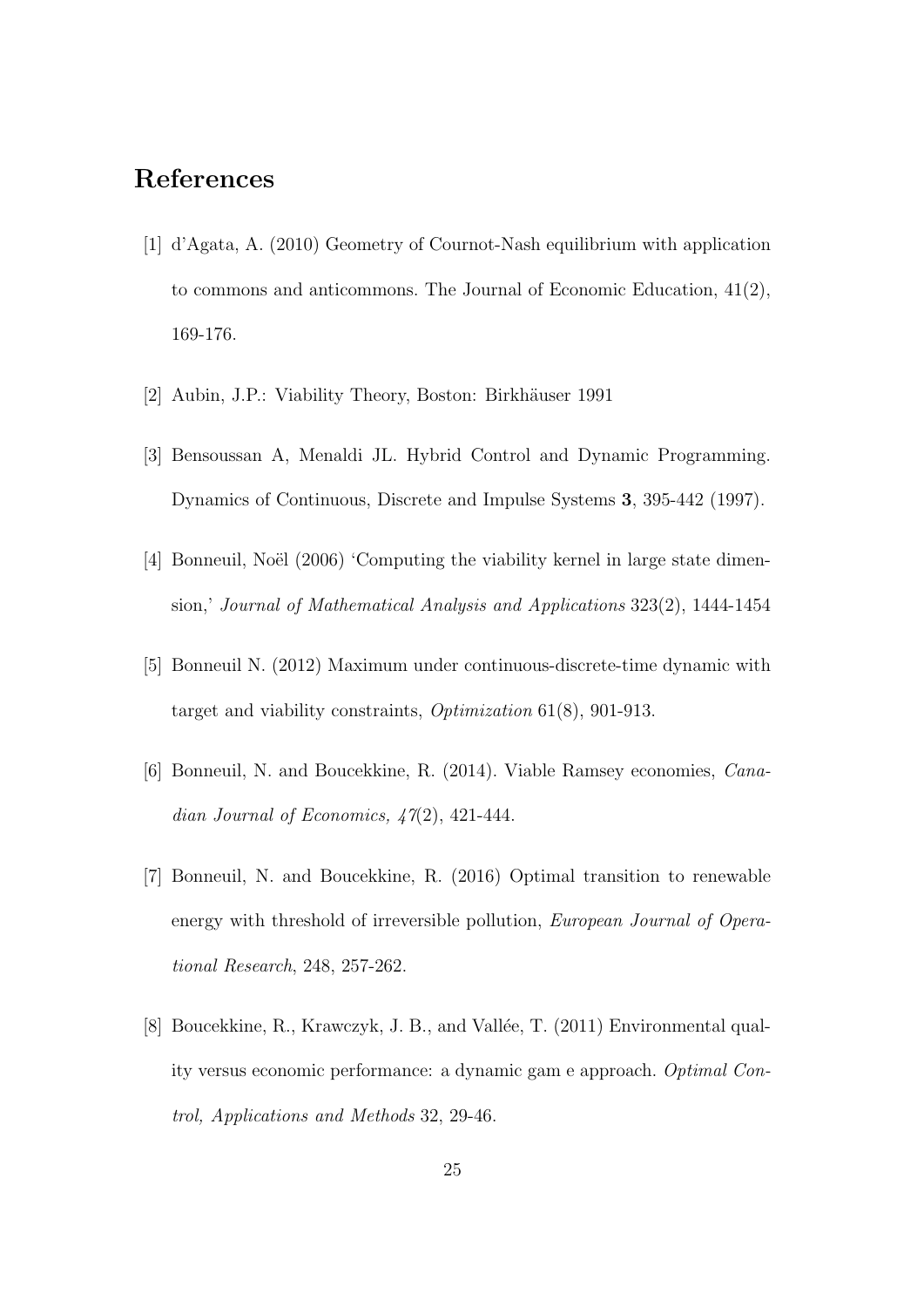- [9] Fullon, M. (1997) A graphic analysis of the Cournot-Nash and Stackelberg models. Journal of Economic Education 28, 36-40.
- [10] Hardin, G. (1968) The Tragedy of the Commons Science 162 (3859): 12431248.
- [11] Hardin, G. (1994). The Tragedy of the Unmanaged Commons. Trends in Ecology & Evolution 9 (5): 199, 90097-3.
- [12] Hardin, G. (2008). Tragedy of the Commons. In David R. Henderson. Concise Encyclopedia of Economics (2nd ed.). Indianapolis: Library of Economics and Liberty.
- [13] Kamien, M.I. and Schwartz, (1991) Dynamic Optimization. N.L. Amsterdam: Elsevier.
- [14] Karp, L. and Zhang J.: Taxes versus quantities for a stock pollutant with endogenous abatement costs and asymmetric information. Economic Theory 49, 371-409 (2012).
- [15] Makris, M.: Necessary conditions for infinite horizon discounted two-stage optimal control problems. Journal of Economic Dynamics and Control 25,1935-1950 (2001).
- [16] Ngo Van Long (2010). A Survey of dynamic games. Singapore: World Scientific Printers.